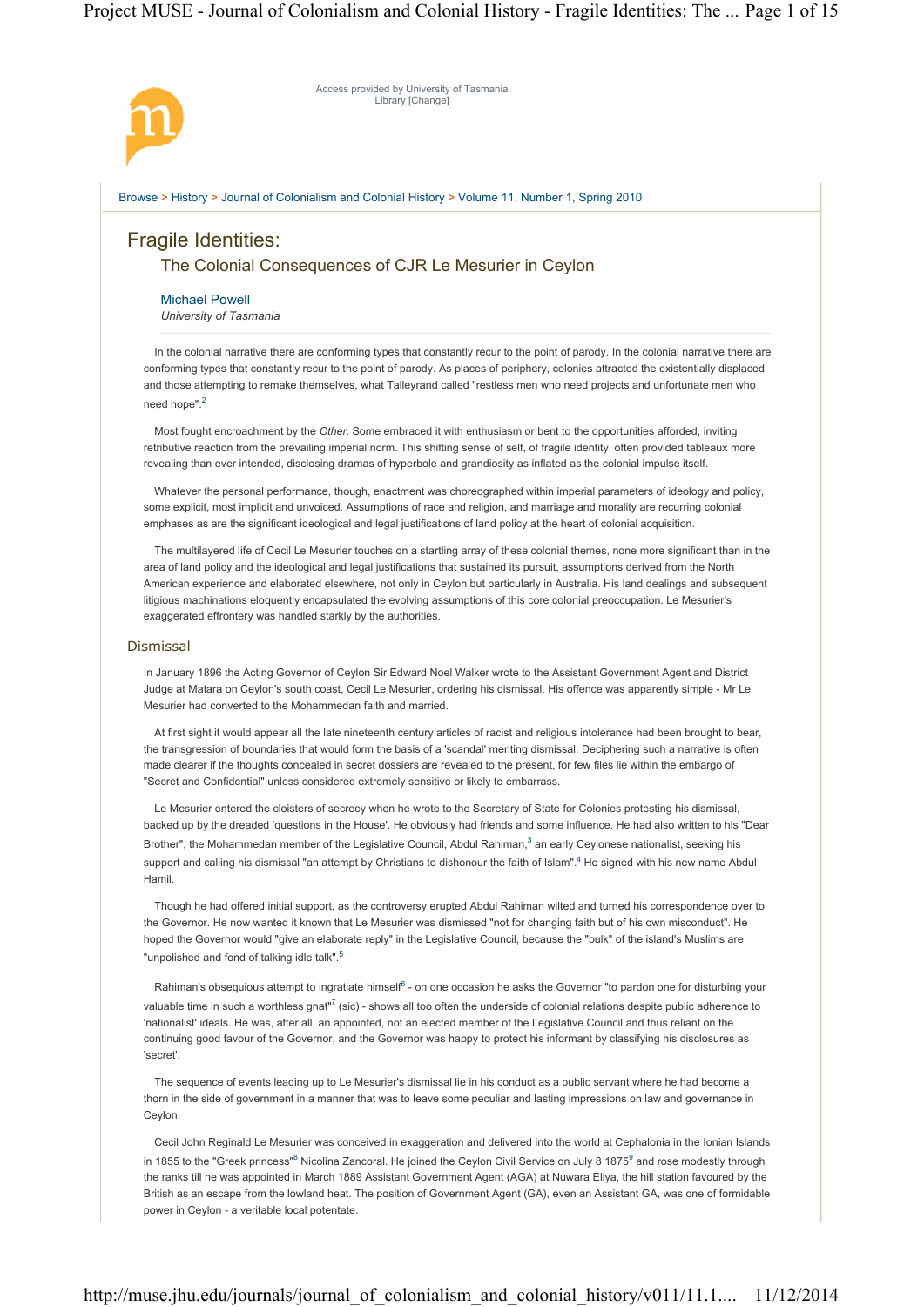Le Mesurier, in a parody of British colonial energy, threw himself into a formidable list of works for the 'improvement' of the people. Without government assistance he introduced trout ova from England and Labeo cabasu from India.<sup>10</sup> though this probably had more to do with his vigorous sporting interests, and introduced new crops like castor and barley, and pioneered the introduction of cotton and the fodder species Paspalum conjugatum.<sup>11</sup> along with swans and partridges.<sup>12</sup> Some of these efforts in a modern world of ecological sensitivity might be questionable, but in those times of robust Progress it was positive Improvement.

Foremost among his ambitious projects was the establishment of the Bodi-Ela Settlement - which resettled 200-300 families and the Ma-Ela and Galaboda schemes, all linked with irrigation programmes involving restoration of the ancient bunds,<sup>13</sup> one of those British enthusiasms after 1855 that typically blended "paternalism and self interest".<sup>14</sup> The Bodi-Ela was a private scheme without official government sanction, though Governor Sir Arthur Gordon (later Lord Stanmore) accepted the position of President of the scheme,15 which helps explain Le Mesurier's formidable support in England where Lord Stanmore, after his return, added parliamentary "and long standing protection".<sup>16</sup>

# The Grain Tax $^{17}$

Le Mesurier's schemes were fully in keeping with the prevailing Liberal 'self-help' ideology and post-1865 parsimonious "pay-itsway"<sup>18</sup> principles of Ceylon governance. The pressing need for these resettlement schemes, however, arose out of the devastating displacement of villagers wrought by severe drought in 1882-1885, failure of the *chena*19 and *maha*20 paddy crops, and more particularly, according to Le Mesurier, by the impact of the government's tax on paddy<sup>21</sup> rice. Crop failure meant paddy farmers defaulted on their taxes and their property was seized and sold by the Government, compounding the problems of already impoverished paddy farmers and contributing to widespread starvation.<sup>22</sup>

Starvation was the emotional lever Le Mesurier employed with maximum effect to trumpet his resettlement schemes and to crusade for the abolition of the paddy tax. The peasantry did not "grow enough for their own consumption, much less for sale," Le Mesurier asserted, and the amount paid in tax would be better to "go into their own stomachs".<sup>23</sup>

The key to the immense heat generated by Le Mesurier's crusade was principally ideological not humanitarian. There were echoes of the battle over Corn Laws that resonated with free market assumptions both in Ceylon and Britain. It drew to its cause such influential British lobbyists as the Cobden Club, for there was "singular unanimity" that grain taxes, taxes on food, were "abhorrent in principle."<sup>24</sup>

Le Mesurier was thus building on a groundswell of dissension with a long history, even in Ceylon.<sup>25</sup> He brazenly imported the issue directly into the public arena through his Government *Administrative Reports*. While intended and used as a means of drawing attention to legislative deficiencies, regional issues and program initiatives, *Administrative Reports* were never intended as a forum for debating government policy, and this is exactly what Le Mesurier managed and it did not endear him. He even used his Administrative Reports to publicly disagree with his superiors<sup>26</sup> who felt compelled to defend government policy.<sup>27</sup> It was public warfare waged through *Administrative Reports* - high noon at the printery.

The "obnoxious"<sup>28</sup> paddy tax and confiscation of land in default on taxes, he asserted, had wrought "a revolution in ownership of paddy lands".29 Between 1882-1886, 15% of fields had forcibly changed hands and "1048 of the late owners are dead and 382 of their families have left the district",<sup>30</sup> Le Mesurier claimed.

The Island's newspapers waged a fierce contest of principles. Ferguson of the *Ceylon Observer* claimed "no comparison" between the "grain taxes here and the Corn Laws ...."<sup>31</sup> and in so saying made the comparison explicit. He further entrenched the comparison by accusing the "abolitionists" of being of the "Manchester School" and "bedfellows of Mr Bradlaugh",32 an omnibus smear if ever there was one.

The debate peppered the Colonial Office with memorials, missives and protest. George Wall, businessman and planter, writing as editor of the *Ceylon Independent*,<sup>33</sup> detailed the widespread starvation Le Mesurier had brought to public attention.<sup>34</sup> This he reprinted and distributed to members of the House of Commons where the "evictions … carried on by the thousands" and which were "*invariably followed by starvation and death*",<sup>35</sup> were roundly condemned.

Le Mesurier's prominent role earned the condemnation of Ferguson's *Ceylon Observer*. He accused Le Mesurier of "reckless disregard for the truth<sup>"36</sup> and sneered at him as "this friend of the natives".<sup>37</sup> He attacked his Bodi Ela scheme as one of his "madder" projects and, with a swipe as well at the Governor, derided him for patronising Le Mesurier's madness.<sup>38</sup>

The administration, in damage control, dismissed the incidence of starvation as "crude accusation".<sup>39</sup> They commissioned a detailed Report<sup>40</sup> and, while questioning Le Mesurier's statistics, had to admit, "in some isolated cases, death was hastened..., by such [land confiscation] sales".<sup>41</sup> The policy had "caused considerable suffering", it was admitted, but it was "not a result ... the Government could have apprehended" and thus no "useful purpose" could be served by further investigation.<sup>42</sup> It was a masterful and suitably justificatory response with just sufficient hand wringing to appear appropriately humane.

The public campaign, however, continued. John Whitefoord, a prominent planter of the Maha Uva Estate, detailed that the distress inflicted on villagers "turned adrift" to forage food. "Is this English Justice!" he intoned, adding he could not "endure to see the misery the policy ... has produced."<sup>43</sup> The Legislative Council, a generally tame instrument of government, became embroiled with Sir Ponnambalam Ramanathan spearheading a campaign,<sup>44</sup> which relied heavily on Le Mesurier's reports, to urge a Select Committee. Ramanathan's outspoken advocacy struck t he resonant 'Corn Law nerve' in Britain and he was duly entered into the rolls as an honorary member of the Cobden Club.<sup>45</sup>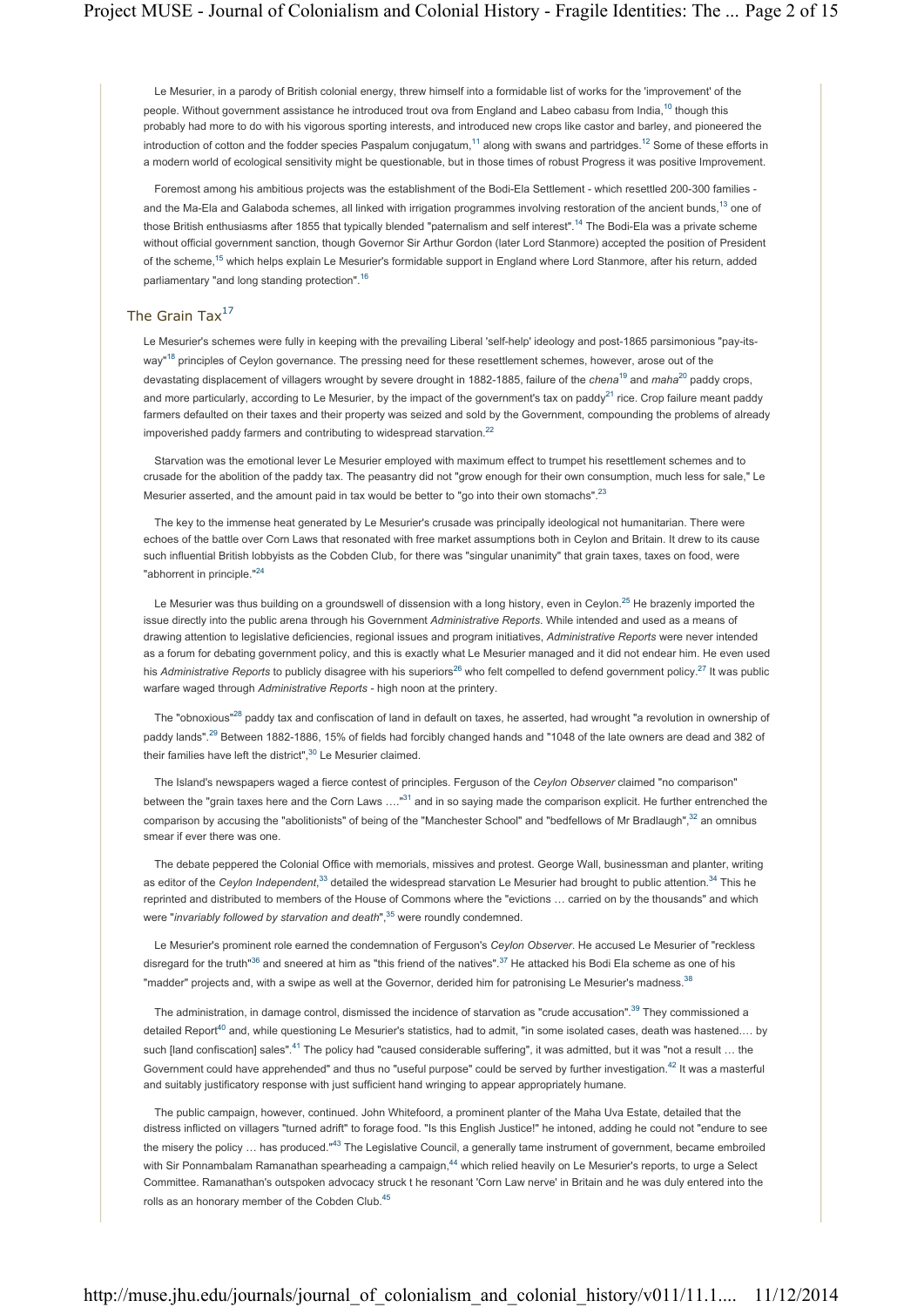The public outcry made change unavoidable, and in 1893 the new governor, Sir Arthur Havelock, "attracted to Le Mesurier's contention[s]",<sup>46</sup> abolished the paddy tax and having done his duty was exiled to the suitably dull iob of Governor of Tasmania.<sup>47</sup>

The credit for this change must certainly lie in "consequences brought to light"<sup>48</sup> by Le Mesurier, for nothing focuses politically like a crisis of starving innocents. The spectre of starvation echoed another time and place, of an Ireland still in memory. It was hardly a campaign likely to charm the colonial administration who was attracted to the paddy tax, because it was the only taxation measure that "will reach the village population"<sup>49</sup>. This was critical. The grain tax encompassed "the poorest section of the population living on a subsistence economy<sup>n50</sup> yet avoided key enterprises like the plantation sector, exempt from tax since 1824.

George Wall in his "pungent and brilliant attacks" accused these "untaxed agriculturists" of supporting a grain tax in order to avoid the net of a land tax.51 The sensitivity on this point is clear in the defence of the grain tax. The *Ceylon Observer* ridiculed a suggested 'tithe' on coffee. By "all means", it retorted in indignation, "when you have paid back the full amount of the planter's purchase money with interest."52

Beneath the pious outrage were some firmly held assumptions. The planters. risk, sacrifice and enterprise are virtues of public good, deserving of minimal taxation, the perennial argument of business and privilege. The moral contrast is of the diligent planter and 'indigent native'53 whose reluctance to leave the village and accept an "honest means of making a living" meant, the *Ceylon Observer* stated, that "they deserve to die."54 It was an attitude that caused a storm of understandable protest yet voiced a continual colonial gripe.

Le Mesurier's campaign extended beyond colonial boundaries to participate in a wider imperial free market discourse, but it also underlined the disparity between the privileged position of colonial plantation and subsistence indigenous agriculture, an expropriation of significant ideological intent at the very core of colonial land policy.

However conscious he may have been of the implications, Le Mesurier's actions involved a grandiosity that invited retribution. His transfer in December 1891<sup>55</sup> to the Acting AGA position at Matara in the south was inevitable given his outspoken views and differences with his superiors. He left, though, a permanent reminder in the village of Lamasuriyagama<sup>56</sup> near Kandy and, as testament to his positive relations with the 'natives', a legacy of offspring still in Sri Lanka.<sup>57</sup>

### Marriage & Marriage

Le Mesurier married his first wife Juliette Le Noir, appropriately volatile and French, in London in March 1883 but in 1891 sought a divorce, accusing his wife in salacious detail of multiple instances of adultery, on board ship and among his colonial cronies, a charge she vigorously denied.<sup>58</sup> His initial plaint succeeded but was overturned in the Supreme Court and confirmed by the Privy Council,59 which decided Ceylon courts had no jurisdiction since it involved all persons resident but not domiciled, an important legal precedent in English matrimonial law that contaminated all other colonial jurisdictions. She countered by suing for a legal separation on the grounds of cruelty,<sup>60</sup> leaving Le Mesurier in an absurd matrimonial limbo. Cuckold and caught, he was debarred from remarriage and thus began his spectacular fall from grace.

Le Mesurier went to see the Colonial Secretary Sir Noel Walker in Colombo on 15 September 1895 and, according to Walker, Le Mesurier indicated that he had become a Muslim "partly from conviction and partly to enable him to marry".<sup>61</sup> Walker claimed he advised Le Mesurier not to proceed since it would "amount to a scandal" and preclude him from continuing "in high office".<sup>62</sup>



Click for larger view

"CJR Le Mesurier as a barrister of the Western Australian Supreme Court c. 1910." State Library of Western Australia — The Battye Library

Even as Le Mesurier was seeing Walker, the local community was abuzz with rumours that "a well-known member of the Civil Service had abjured Christianity and had converted".<sup>63</sup> The *Ceylon Independent*, "loath to credit the statement", investigated the newly minted Abdul Hamil Le Mesurier. It seems Le Mesurier had informed some members of the Civil Service who "laughed incredulously", creating "astonishment in the upper and lower circles in and around Colombo."<sup>64</sup>

The barely concealed mirth of the paper reported that Le Mesurier on 13 September 1895, several days before he saw Walker, had embraced Islam with the declaration of *Kalima*<sup>65</sup> before two Muslim clerics - "Rather easy business, thought our reporter".<sup>66</sup> The paper did not doubt the reason. Le Mesurier's divorce suit had "dragged on a wearisome existence" and, though granted a legal separation, he was "doomed some time longer to bachelorhood". But now "all is changed" and a "bright vista lies before him", whereas at ten o'clock on the morning of his conversion he was denied another wife, at "half past ten or thereabouts" he could "take unto himself another four!"67

Of course the local Muslim community were in a "spirit of exultation" having "long wished that an English gentleman of position should embrace Islam in Ceylon",<sup>68</sup> but a combination of derision and scepticism was the more widely held view. Even a Judge of the Supreme Court suggested that had Le Mesurier not failed in his divorce then his "faith would have remained a pious opinion".69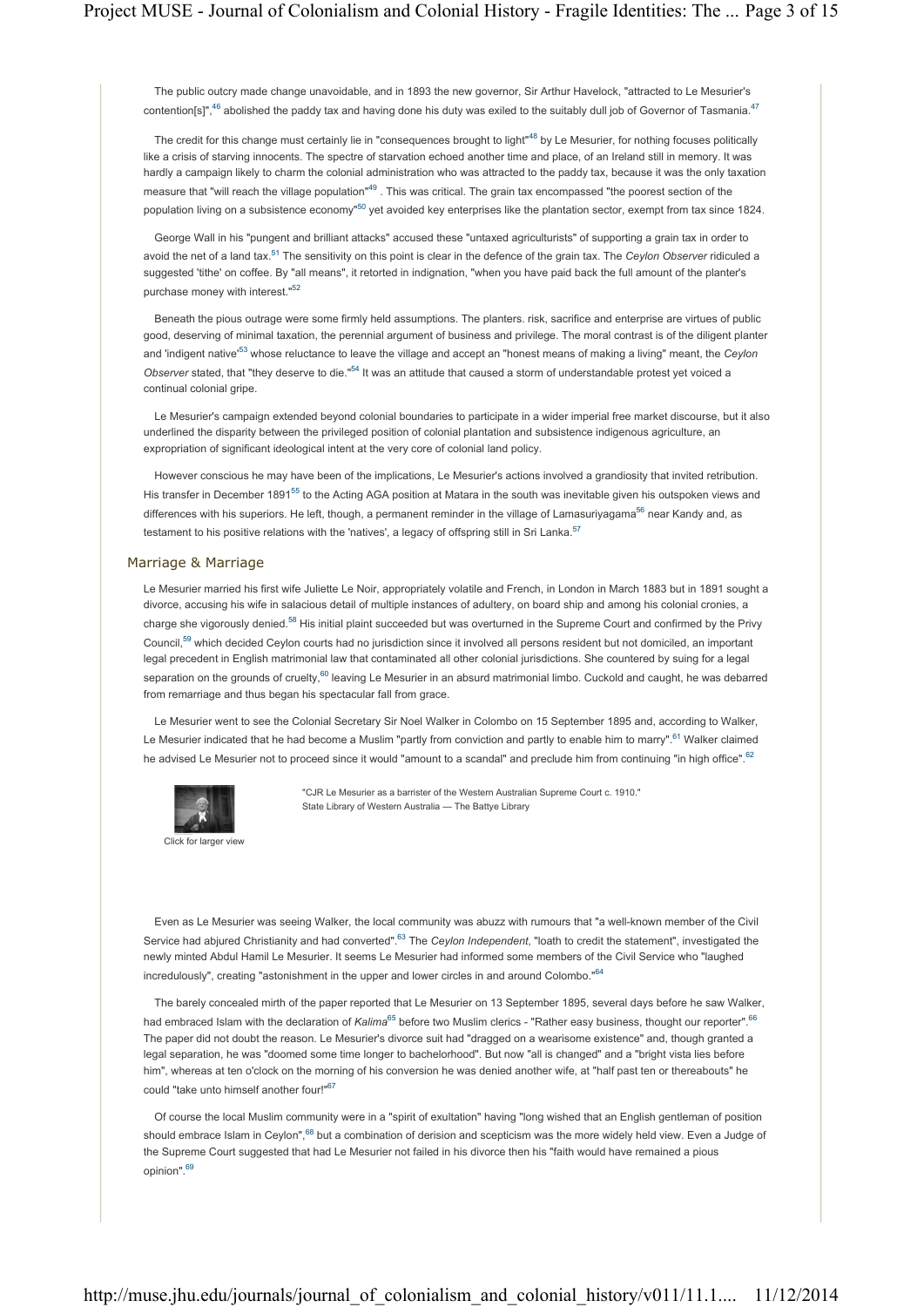The Government viewed his actions with scathing contempt as "ungenuine"<sup>70</sup> and set about his dismissal - not for conversion they claimed, but because "he purported to marry a lady according to the Mohammedan rites while his legal wife is alive and not divorced."<sup>71</sup> The difficulty was the Ceylon Legal Code exempted Muslims from the law of bigamy - and didn.t distinguish English from non-English Muslims. The government file indicates just how utterly put out they were, feverishly raking over every aspect of the law. Despite the pious assertion that even "genuine conversion" did not confer, in "the case of an Englishman", the right to "contract a polygamous union",<sup>72</sup> the legal foundation was precarious. Despite a demeanour of imperial tolerance, Le Mesurier's action deeply affronted assumptions of British racial and religious superiority, indicating an 'obvious' gap in the law that deeply perturbed government. Understandably, Le Mesurier saw the "rush" to introduce a new marriage law some fifteen days after his second 'marriage', as intended to "render his second marriage a penal offence". It was certainly suspiciously coincidental.

It is difficult to judge the authenticity of Le Mesurier's actions, particularly given the convenience of the law in Ceylon and his obvious desire to remarry. Certainly in 1900 - five years after his profession of faith - the Courts determined that Le Mesurier could not be deprived of custody of his children since he was not in an adulterous relationship but "with his legal Muslim wife".<sup>73</sup> This indicates a continuing adherence, though by 1904,<sup>74</sup> when he migrated to Western Australia, he seems to have shed his Muslim faith and possibly his wife.<sup>75</sup>

Whether at the time he was a self-indulgent dilettante or genuine, he and his wife certainly entered into the new religious role with some enthusiasm. With the ardour of a convert he wore a fez, occasionally attended mosque<sup>76</sup> and is reputed to have remodelled the façade of his Matara home to appear like that of a mosque.<sup>77</sup> His wife, Alice Marie Rivett-Carnac, appropriately, an illustrator of children's fairy tales,<sup>78</sup> was no 'native' however, but the product of an established Anglo-Indian family from Bengal<sup>79</sup> and the description of their honeymoon leaves no doubt they were still the archetypal colonials.

The marriage to Marie Rivett-Carnac, "a beautiful woman devoted to her husband", resulted in a honeymoon that would be the envy of "any rollicking English girl" - a shooting expedition into the jungle with "bear hunts and elephant hunts thrown in". An "Eastern Diana" indeed. She had sat up all night "watching a pool for bears to come down to drink"; had done a "tremendous amount" of deer shooting, "crawling along on hands and kness to get within range"; peacock shooting and tracking leopards too; but the "most exciting and dangerous" was elephant hunting. She shot only one elephant - "No other lady in Ceylon had shot one" - and had its two feet lined with tamarind wood where they decorated her London drawing room as "receptacles for newspapers and correspondence". Though she now wore an "Oriental costume", there she had worn the usual jungle attire of "knickerbockers and tunic". All this she related with all the "ardour and affection of a true sports woman."80 Sports woman she undoubtedly was, being later accused of shooting at a headman<sup>81</sup> in an altercation over disputed land, though there is no indication she had his head mounted or his legs turned into useful receptacles.

Though his honeymoon was of Hollywood proportions, his dismissal was not put in the shade. By early January 1896 the press was carrying rumours of Le Mesurier's dismissal.82 The *Ceylon Times* recognised the underlying issue. Le Mesurier had "long been a *bête noir* of local government" and though endowed with many qualities - "able, resourceful, indefatigable and courageous to a fault" - at last "British Philistinism has ... proved too much for him".<sup>83</sup>

The question was referred to Chamberlain for direction who was firm that Le Mesurier be dismissed if the "second so-called marriage is either admitted by him or proved".<sup>84</sup> The issue of apostasy, however, clearly contaminates Executive Council initiated correspondence, which wanted to know if he had "professed the Mohammedan faith".<sup>85</sup> Le Mesurier, in response, 2 January 1896, rightly wanted to know "what aspects of my religion concerns the Ceylon Government" and what the relevance was to his "efficiency and character as a Public Servant".<sup>86</sup> On that basis today, the case would undoubtedly collapse, but these were not such times.

Walker, impatient to act and unwilling to leave unsanctioned "conduct which is not desirable,"<sup>87</sup> took Le Mesurier's evasion as a "practical admission" and proceeded to dismiss him despite sanctimonious protestations that the "Government has no desire to deal harshly with Mr Le Mesurier". On the contrary, they would give "all legitimate assistance" if he were to "devote his undoubted ability and experience ....to something worthwhile."88

Bertram Hill, Acting District Judge Matara on 7 January 1896, was instructed to take over the assistant agency and hand the letter of dismissal to Le Mesurier.<sup>89</sup> Le Mesurier refused to accept dismissal as "illegal" and asserted his right to continue "until prevented by a show of force".<sup>90</sup> Hill was also instructed to retrieve from Le Mesurier an exact list of "missing" documents, a matter "to be attended to before anything else."<sup>91</sup> While most were routine maps and Ordinances, there were some of great interest -Registers and Wattorus (tax registers attachable to land title claims) for the region.<sup>92</sup> These were to assume critical importance in the light of Le Mesurier's later land speculations.<sup>93</sup>

Le Mesurier thereafter made his case a public sensation. He accused Lt. Governor Walker of dismissing him without "any charge ….preferred" and without any opportunity "of defence or explanation". He had "violated no law of God or man" and "broken no rule of the Public Service".<sup>94</sup> The public response was swift. Henry J Carry of Camden Hill wrote, deploring the decision, "private affairs should be absolutely ignored", and "if the Service is an *honourable* one" prejudices should have no part. He finished by adding, "I must say he is the pluckiest and most hard-working man I have met in the Ceylon Civil Service".<sup>95</sup> Praise indeed by a person from his old administrative haunt.

The controversy spread throughout the colonial network. The *Indian Planters Gazette* charged as "bigoted" a government "that prides itself on ….non interference with ….religious beliefs." The dismissal, they asserted, was for apostasy since he had broken no rule of the Public Service.96 The *Times of India* reported, too, particularly on the many meetings of Muslims to protest to the Ceylon government.<sup>97</sup> The degree that the controversy spread abroad gives an indication of the furore it generated in Ceylon.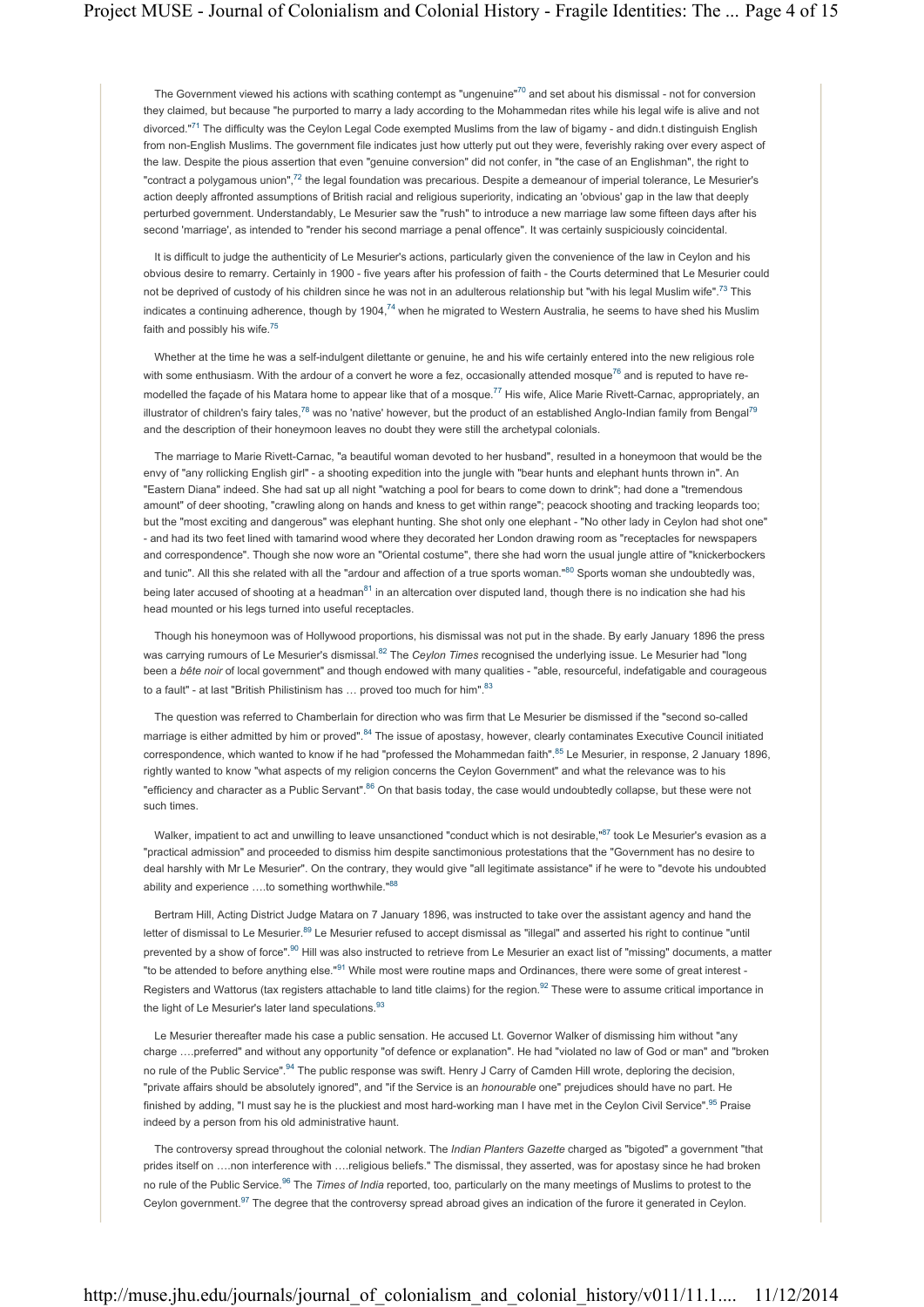Given Le Mesurier's connections it was not long, 10 July 1896, before the matter arose in the House of Commons with Chamberlain forced to defend the dismissal after the tabling of a petition Le Mesurier claimed had ten thousand signatures.<sup>98</sup> Local English papers took up the matter, particularly when his attractive new wife arrived to plead her husband's case. Even that oddity, the local Muslim chronicle *The Crescent* in Liverpool waded into the debate, accusing the 'Ceylon's Christian Cads. in the press of "spiteful little paragraphs" and acting like swine "wallowing in filth".<sup>99</sup>

As well, Le Mesurier began a lengthy and bitter legal battle suing the Ceylon Government through the Attorney General for wrongful dismissal, foregone salary and damages for breach of contract.<sup>100</sup> From the beginning, the Government engaged in elaborate technical argument by applying to have the matter struck out on the grounds that the Attorney General could not be so sued.<sup>101</sup> In yet another decision that formed important legal precedent, the Courts determined clearly that Le Mesurier could sue the Crown in its imperial guise was not exempt from legal action.

His right to sue was one thing, the merit or otherwise of his dismissal quite another. By June 1900, the Ceylon Supreme Court had refused his appeal against dismissal, a decision later upheld by the Privy Council. The grounds are interesting, for it maintained that a public servant only held office at the "pleasure" of the Crown and could be dismissed if "expedient".<sup>102</sup> Further, no contractual arrangement or obligation could be construed by public service rules.

It was pure imperial privilege, an unquestionable ascendancy, which was also apparent in the approach and determination of land policy, the area of disputation that next exercised Le Mesurier's energies.

### Land Speculation and Confrontation

In the period immediately after his dismissal, Le Mesurier engaged in a flurry of land purchases, and his initial motivation seems obvious and understandable. Unemployed, he had to find an alternate income, and thus made logical and lucrative purchases lands with plumbago (graphite), a rich and under-exploited mineral. As a government official he was intimately aware of the issues of land tenure and purchase - including the loopholes of the system - and had set about availing himself of the opportunities.

It was this use of 'inside knowledge', including copies of "extracts from the old tax lists ... obtained ... during his official connection",  $103$  that gave rise to righteous indignation. It was seen as an unfair "abuse" of his previous office  $104$  and "practical" evidence of breach of trust".<sup>105</sup>

At heart, though, the dispute was fierce and fratricidal. He had been 'one of them', of the brotherhood of civil servants, which meant he represented a quintessential betrayal. Equally, there seems little doubt that Le Mesurier was motivated at least in part by revenge for his treatment. In a way Meyer's accusation<sup>106</sup> that Le Mesurier showed signs of paranoia is fair - he felt persecuted and the Government obliged by confirming his suspicions.

The government was suddenly awakened to "the growing evil of land speculation", one "compounded by the provocative stance taken by ... Le Mesurier",<sup>107</sup> a threat to the Crown's own property speculation as Sir Noel Walker spelled out. If Le Mesurier's claims were accepted, it would "invalidate the Crown title to almost the whole of the ....Southern Province"<sup>108</sup> and beyond. It was administratively intolerable, a threat that tacitly justified whatever action by government.

From all indications, Le Mesurier engaged in an astonishingly broad sweep of deals. The government accused him of buying land from local villagers at nominal prices, which with good title would have been worth three or four hundred times the price.<sup>109</sup> He was also said to have selected valuable unoccupied pieces of land with plumbago and induced a villager, "for a consideration", to grant the land by deed to him. He would then commence mining the plumbago, but since proving "the grant invalid"<sup>110</sup> involved inevitably protracted litigation, by the time the matter was concluded the plumbago had been extracted. It obviously caused hairtearing frustration<sup>111</sup>

As far as Walker was concerned, it amounted to "deliberate fraud" and he painted Le Mesurier in the most toxic tones as a "dangerous and unscrupulous agitator who will hesitate at nothing to achieve his ends".<sup>112</sup> The language offers an intimation of attitude - not simply a danger but an 'agitator'. There is in him an overtone of potent political threat, shades of his previous role in the paddy tax controversy.

Certainly, Le Mesurier's obviously outraged - and probably outrageous - behaviour provoked administrative wrath and goaded the government into not only a legal but also a physical frontier confrontation. It was not long in eventuating. Land that Le Mesurier had purchased was abruptly gazetted as Crown and an ugly affray ensued. He was mining plumbago and, according to the newly installed Mrs Le Mesurier, the government "proceeded by acts of violence to eject his labourers," while Le Mesurier himself was "mauled and forcibly ejected" from his land. Worse yet, when they were travelling on bullock carts to their estate they were held up and attacked, and Mrs Le Mesurier felt "compelled to use fire-arms to protect myself from further outrage".<sup>113</sup>

The Government also issued a "Gazette extraordinary" over forestland Le Mesurier claimed, and provocatively sent sawyers in to cut timber. A "small force" of police were sent for "protection" against assault by Le Mesurier's employees "who adopted a threatening attitude", according to the government. Then in a reversal of accusation they accused Le Mesurier of not hesitating "to resort to armed violence".<sup>114</sup>

This confrontation was directed by village headmen (*arachchi*), who in the British system of indirect rule were the instruments of policy and assumed a police role, so there can be little doubt they were acting on instruction. The Government Agent was quick to deny Le Mesurier's charge that they "were ordered to resort to violence", though, he added with dissimilitude, they did have the authority to "prevent" the felling of timber on Crown land.<sup>115</sup>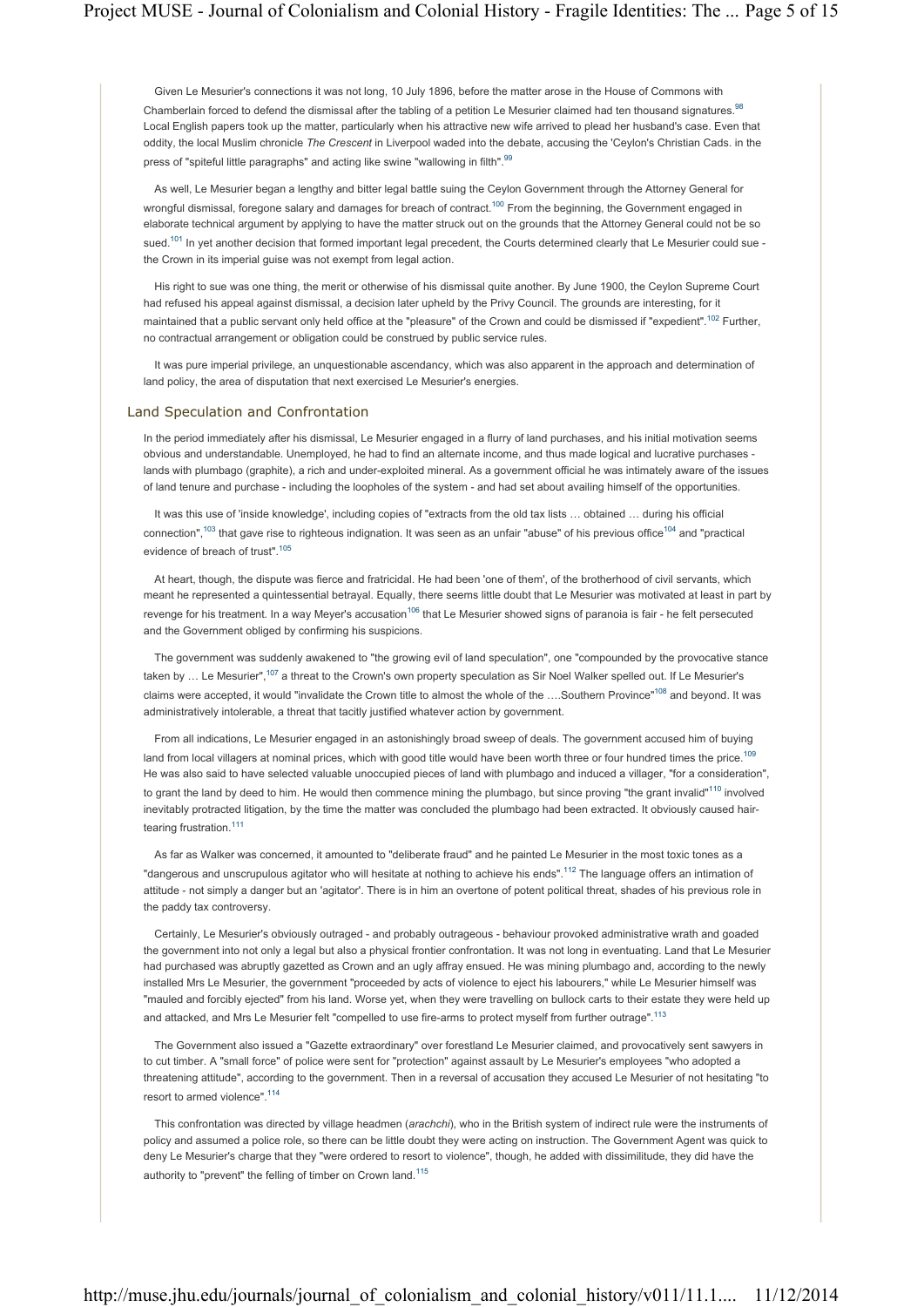Le Mesurier's men were charged with trespass and the Police Magistrate imposed heavy fines, which on appeal were set aside by the Supreme Court. Le Mesurier complained vociferously about the Magistrate and Lt Governor Walker, forced to explain to the Colonial Office, he had to admit that the Magistrate had been "indiscreet and had been censured" for losing his temper with Le Mesurier in court. Walker did, however, suggest he was severely "provoked".<sup>116</sup> Matters were clearly getting out of hand.

Le Mesurier, too, was charged with assault and another Police Magistrate imposed a similarly severe sentence of three months Rigorous Imprisonment. Again on appeal to the Supreme Court it was reduced to a fine.<sup>117</sup> The government even charged Le Mesurier with attempted murder, a charge dismissed as a "baseless fabrication" by yet another Police Magistrate.<sup>118</sup> Le Mesurier of course countered in kind, charging some headmen with assault.

Throughout, Le Mesurier portrayed his actions as supporting poor, unlettered villagers reluctant to question government assertion of Crown title<sup>119</sup> and defending their right "to cultivate similar lands". The government saw him as "stirring up the inhabitants of the Matara district to follow his example" which of course was "wholly indefensible"<sup>120</sup> and intended "to embarrass the government".<sup>121</sup> He certainly seemed to have succeeded. However, even though Le Mesurier's new wife claimed "that the popularity that came to her husband through his kindness to the natives" <sup>122</sup> had led to his dismissal, it is difficult to see Le Mesurier as a champion of native rights in this instance. Nevertheless, he certainly pointed up the inequality of the contest as he was to learn to his cost.

The intensity of the confrontation and intention to decisively defeat Le Mesurier was clear. By the end of 1902 Le Mesurier was being slowly ground into submission after years of litigation and associated costs. In January 1902 the Fiscal was instructed to sell the Le Mesurier's hill country Galmulle Estate of 115 acres to recover R2825/ - in Crown costs against him.

What is clear from this case is that Le Mesurier had obviously been engaged, as the government accused, in suspect land dealings even while he had been a Crown employee. The Estate had been bought originally by Cecil Brooke Le Mesurier, Le Mesurier's father, at a Crown sale for R100/- under "the hammer of one of Nuwara Eliya's bygone AGA's".123 This is the *Overland Observer's* way of adding a nod and a wink, for, of course, that Assistant Government Agent was none other than the purchaser's son. The paper also reported that the sale expected to realise R3450/-, a quite specific, knowing amount, which in the event was not realised. Insufficient bidding caused the land to revert to the Crown for an astonishing R105/-.

As in all parochial papers, detail is often included without explanation because readers are assumed to be able to 'join the dots'. Obviously bidding was stifled for some reason, perversely leaving Le Mesurier's debt largely intact, which suggests some spiteful collusion and auction rigging by government officials - not an unusual occurrence. It was obviously 'pay-back' time. And the paper leaves that inference hanging.

While the evidence suggests Le Mesurier's purchases were highly speculative, a wider imperial context needs to be taken into account in assessing his activities.

## Land Title: An Imperial Perspective

It is difficult to comprehend the complicated, bitter dispute that arose between the government and Le Mesurier without understanding the tortuous vagaries of land tenure in early Ceylon. Customary title under Kandyan Law or established by Dutch title lacked the precision of the finely detailed surveys that were the foundation of British title.

Vague customary title was a Proctor's picnic and attracted lawyers like lice. It was an invitation for all and sundry to participate in land speculation when large-scale coffee production in the late 1830s created demand and escalating land prices. It amounted to a frontier land rush, an imperial, not simply local phenomenon - comparable with what took place in any number of colonies, like Australia, South Africa, New Zealand, Kenya and Malaya.

British imperialism was as much commercial as strategic with land policy, one of its central aspects - that and cheap labour. Obviously if land and labour were virtually gratis, even modest venture capital could be made to compound considerably - and most of those attracted commercially to the colonies were generally great in need and modest in funds.

In Australia, the land was taken and the labour given - simple native dispossession and convict labour. Similarly, the British arrival in Ceylon began as an immense land grab without moral regard that makes the later activity of Le Mesurier and others appear prosaic and the moral outrage of government officials positively sanctimonious - Le Mesurier and other land speculators were creatures of colonialism, not aberrant. Their activity may appear repugnant to the present - and rightly - but the distortion of archival perspective, of accepting at face value the indignation of official records, is a salutary caveat to research in this area.

Except for the quixotic period of Governor North, almost from the declaration of the Crown colony there had been an imperial assertion of a "catholic right" - a right universal rather than necessarily moral - "to all land not proven to have been granted at a former period".<sup>124</sup> And proof of grant in a former period was pivotal to overcoming the imperial assertion of almost universal title. Sale of Crown land was the basis of commercial exploitation as it was in other colonies and even the price was fixed against a 'standard' that applied in the Australian colonies indicating an essentially unified, not particular, imperial approach among the British colonies.<sup>125</sup> The patterns recur.

In Ceylon, labour was also made available, though it was pitifully cheap indentured labour from South India, more compliant than convicts, less surly than slaves, yet part of the pattern of British 'unfreed' labour that ornamented the Empire from its inception.

All these elements came together in Ceylon with the influx of British settlers in the 1830s demanding certain title, which, as Governor Mackenzie explicitly understood, made it "absolutely necessary to assimilate the laws of the Colony to that of the Parent state".<sup>126</sup> He was one who certainly had reason to assert this imperative, being himself a fervent land speculator.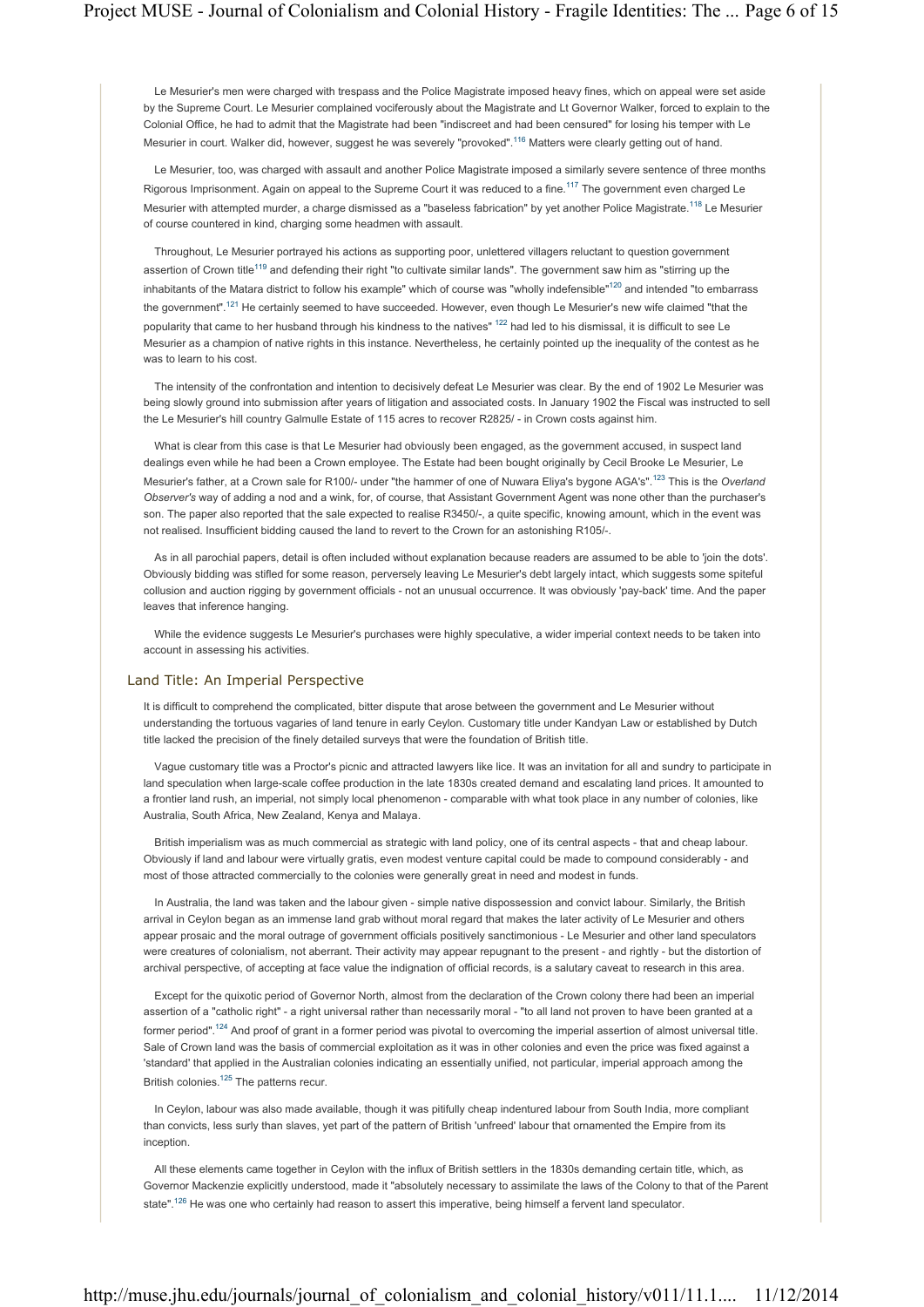But it was not so much 'assimilating' local law to that of the centre as it was reconciling local law with the colonial ideology of land acquisition. Appropriated land and unfreed labour buttressed the edifice of colonialism and attracted philosophical and legal justification. Property was always the cynosure of English common law and *beati possidentis* [blessed are those in possession], though 'possession' became a highly elastic term in the colonial setting.

In the eighteenth century the North American colonial experience intersected an Enlightenment impulse of 'reasoned' explanation and from de Vattel,<sup>127</sup> Blackstone,<sup>128</sup> and Locke,<sup>129</sup> among many others, emerged a philosophical and legal doctrine, essentially an ideological foundation for colonial dispossession. The arguments are occasionally contradictory, recognising to greater or lesser degrees concepts of 'native title'; however, the essence of the contention is that "cultivation of the soil" is not simply an option but an "obligation imposed" by nature that overawes the rights of those of "an idle mode of life" who "roamed over" rather than "inhabited" the "vast tracts of land".130 This "uncertain occupancy" could not be regarded as "real and lawful taking of possession" but, when Europeans "too confined at home" come to lands where the peoples have no "special need and are making no present and continuous use", these may be lawfully possessed and colonised.<sup>131</sup> The central determinant is *continuous use*. Property, as Locke determined, was created when a person "hath mixed his labour".132 The plough in the soil makes property. It is this philosophical and legal assertion that colours the colonial concepts of property which constantly recur in the land litigation of Le Mesurier and spill over into other colonial jurisdictions.

In Australia, the purported lack of proper *use* by native Australians led to an assertion of *terra nullius* - an empty land.133 In Ceylon, a similar assumption of title is decipherable in the choice of language - they established *waste land* ordinances as though the land were inherently worthless when in fact their introduction dated from a time when the land was regarded as anything but worthless.134 The language, as always, is revealing.

## Waste Land Ordinances

The traditional use of land in Ceylon was multiple. As Sir John D'Oyly (1774-1824), the most knowledgeable Englishman with respect to custom, suggested, "Every field ….has attached to it a garden and jungle around called *hen* [*chena*] which as a matter of course are transferred with it".135 Village land practice extended into adjacent jungle *chena* lands,136 known by the government euphemistically as 'appurtenances', and still further into forests for collection of 'bush' foods and medicinal plants as well as firewood and timber for building.<sup>137</sup> The inordinate interest Le Mesurier had in the nuances of customary practice, evidenced by his involvement in publishing D'Oyly's work on Kandyan law, indicates a very practical interest that goes to the heart of establishing rights to land "granted at a former period."

The universal claim by the Crown to all land without clear title was challenged when the advent of plantation agriculture made the issue pertinent and lucrative. Echoing the pronouncements of de Vattel, Blackstone, and Locke in 1837,<sup>138</sup> the Court ruled that demonstrable *use* over time, *continuous use*, or 'prescription' ("prescription adverse to the Crown"139 or *adverse possession*) abrogated Crown title. More importantly, the Court found that the onus of proof of ownership rested with the Crown. The importance of prescriptive rights in Ceylon led to the fairly regular issue of the quaintly termed Certificates of Quiet Possession or, in bureaucratic jargon, CQPs. The language again is revealing - that such adverse possession is something to be effected quietly (even with some implied stealth). Unfortunately, Le Mesurier was incapable of anything resembling Quiet Possession.

But the problem that emerged in 1837 was clear and ominous. If the Crown had to prove ownership against every casual user of *chena* land, then Crown title would crumble almost in its entirety. The government moved to introduce the *Ordinance* of 1840, which entirely reversed the onus of proof such that the prescribed user had to demonstrate title or the right of *use* evidenced by the past payment of taxes or services.<sup>140</sup>

It is this key feature that goes to the heart of Le Mesurier's speculative efforts since providing evidence of taxes or services was inordinately difficult, a fact that made courts tend to favour a plaintiff against the Crown.

Title to paddy lands, defined by clear boundaries and regular cultivation and *use* , was relatively simple but providing evidence of customary *use* of *chena* lands, where cultivation had a ten or twenty year cycle, was considerably more difficult - and to forest lands, almost impossible. These were the lands coveted by the plantation sector. Conveniently, colonial economic interest in land was the inverse of actual customary use and capacity to demonstrate title, a neat dovetail with European legal theory and the 'right' of the Crown to appropriate. One can only speculate on the possible legal contortions that would have emerged had the plantation sector reversed its interest and coveted paddy fields.

The capacity of the Crown to claim and dispose of land was essential to the expansion of plantation coffee in the 1840's, a "mania for planting" where even "The Governor and his civil servants dabbled in speculation and scalded their fingers".<sup>141</sup> Some like Anstruther, Colonial Secretary, "earned a measure of notoriety as land speculators".<sup>142</sup> These were the same officials responsible for drafting the *Waste Lands* Ordinances.

It was a 'frontier' experience familiar in America, Australia, and any number of other colonies - a scramble for land facilitated by Government Agents who assumed the mantel of Solomon in their role, though often their behaviour was more simian than sage. The powers conferred, assumed and exercised, were extraordinarily broad and liable to compromise. In the imperial context, Le Mesurier's means of renewing his financial status by land speculation was less lurid than it may at first appear. It was, rather, a well-worn path of colonial enrichment: Though most speculators did so quietly, what distinguished Le Mesurier was his crusading confrontational style.

# The Importance of Records

The seed of dispute that was later to embroil Le Mesurier is observable in the AGA Diary of the Matara *kachcheri*. 143 Once again Le Mesurier was embroiled in "a difference of opinion" with the Government Agent, significantly, over *chena* titles. While the GA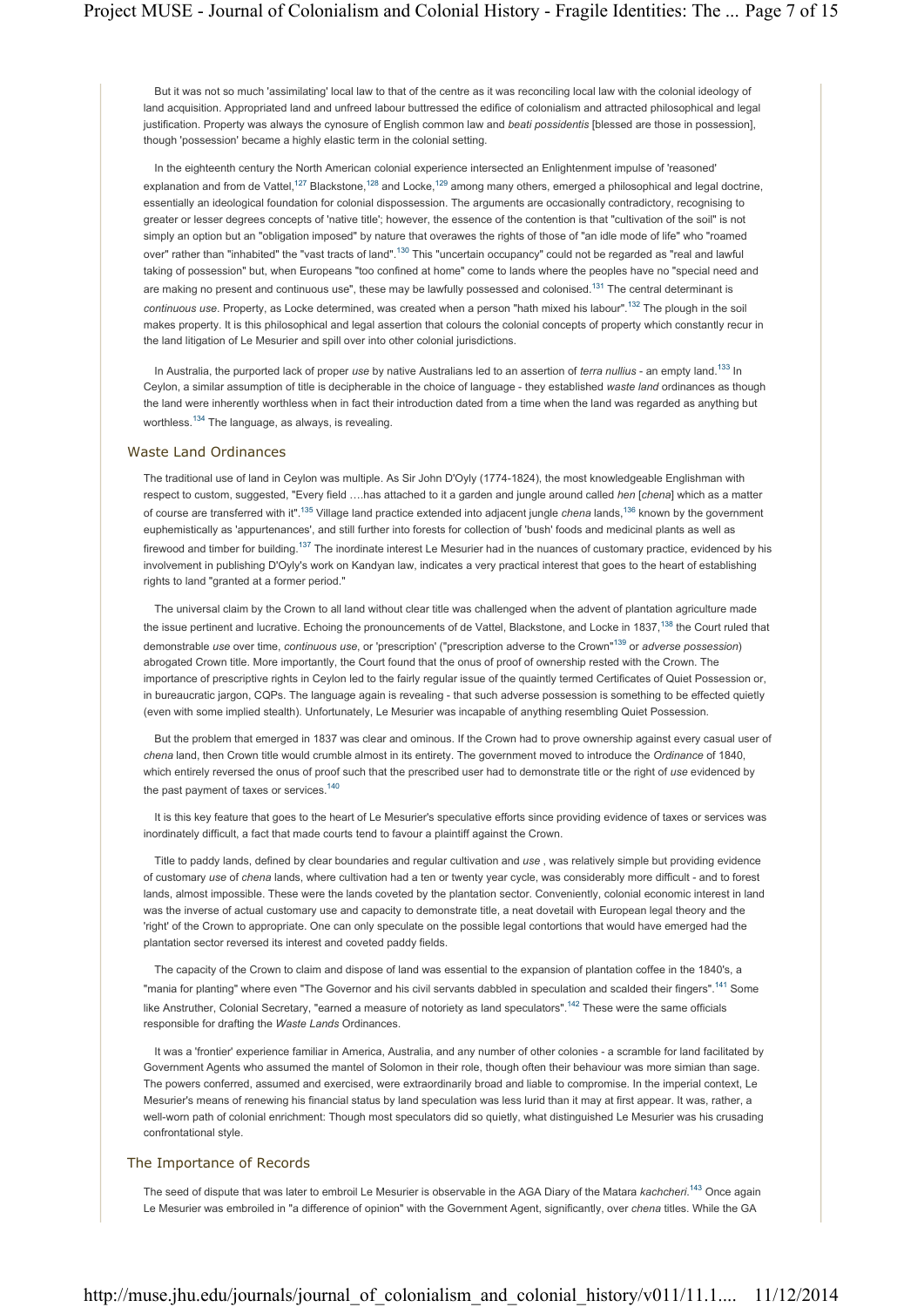asserted payment of tax did not indicate private ownership, "I say on the contrary that such an entry [payment of tax] is quite as much an *indication* that land is *private* as it is Crown".144 Le Mesurier claimed that on his arrival in Matara in August 1895 he found an order from the GA in Galle to "destroy old receipts" in order to prevent reference to them as evidence.

"As I considered this would be absolutely wicked in the absence of specific instructions to the contrary I refused to allow this order to be carried out".<sup>145</sup> It was a provocative statement in keeping with the character that also shows the vulnerability of Crown title and the preparedness of Government officials to shore up Crown title by whatever means. It explains the anger engendered when he later used those same records to his own ends. Le Mesurier may have begun as a simple speculator, but it became slowly evident he was engaged in a much wider guerrilla campaign of land claims against the government "prompted partly out of revenge for his dismissal<sup>"146</sup>, as Lt. Gov. Walker perceptively understood. He targeted the government's greatest vulnerability the paucity of records - and this had some odd repercussions.

He demanded the right to inspect records including those held in the Colombo Museum and, at first, Walker admitted, every obstacle was placed in his path.147 There was a justifiable suspicion that Le Mesurier was "fishing for evidence", in search of records that potentially could be subject to purchase and claim,<sup>148</sup> though it was probably more of a crusade than a land grab.

Pressure from Le Mesurier, in this contest of wills, forced the government to begin to "examine and index the Dutch records".<sup>149</sup> Mr Anthonisz, Assistant to the Registrar General, was directed in January 1899 to sort the archives and immediately turn up portions of lost Dutch Cocus Registers of land and set about transcribing them. The claim by officials that they always "had intended"<sup>150</sup> to catalogue the files and that their actions had nothing to do with Le Mesurier's persistence rings hollow. The haphazard disorder of documents were rearranged for access, and Anthonisz appointed the first national archivist, something for which modern researchers have Le Mesurier to thank.<sup>151</sup>

## The Ordinance of 1897 & Special Officer for Land Settlement JP Lewis

The initial success of Le Mesurier in his suits and appeals to the Supreme Court was undoubtedly instrumental in forcing the government to introduce legislative amendments, which emerged as the *Waste Lands Ordinance* 1 of 1897. This substantial modification of the *Ordinance* of 1840 offered further Crown "privileges in the matter of abstention from proof of title".152 The Ordinance was fiercely debated in the House of Commons, an attack spearheaded by Lord Stanmore, ex-governor of Ceylon<sup>153</sup> and Le Mesurier's stalwart supporter. It remained, though, a formidable Ordinance even after Chamberlain forced amendments on the Ceylon government.<sup>154</sup>

It is difficult not to suggest that the Ordinance of 1897 had Le Mesurier in mind. At a conference of Government Agents in 1896 Le Mesurier is clearly the ghost of conferences past. It dealt almost entirely with the crisis in land claims and the "very burning question" of *chena* land.155 The problem was, as one stated, "wider than Le Mesurier" and in so saying indicated preoccupation with Le Mesurier.

The new *Waste Lands* Ordinance of 1897 was tabled conspicuously after the Supreme Court had disallowed attempts by the Government to confiscate Le Mesurier's land. Walker airily asserted the Ordinance was well in train before the Court decisions and that "Mr Le Mesurier is ….the only person in the colony who has taken objection to the proposed legislation which interfere with his unscrupulous land speculations,"<sup>156</sup> a comment that tends to confirm Le Mesurier's contention the Ordinance took aim at him.

The new Ordinance also introduced an enforced and protracted investigation by Special Officers for Land Settlement of all claims against the Crown, delaying the kind of legal action many of the land speculators had refined to an art form. It was an aggressive stance asserting the prerogative of government to determine and manage land title - to force adjudication away from the courts and into its own hands. Le Mesurier in understandable response, according to government, took "every possible objection to prevent claims from being adjudicated".157

The degree by which the new Ordinance focused on Le Mesurier is discernible in the appeals against its application. Out of the 149 lots of land in dispute under the new Ordinance, the government claimed, 107 were "amicably settled" and 42 were referred to the Court. Of these 42, 28 were by Le Mesurier, leaving only 14 other contested cases for the remainder of the Island.<sup>158</sup> While the prominence of Le Mesurier in contested matters might, as the government intended, reflect on his honesty, it could also indicate a determination to give no quarter. It makes it difficult to avoid Le Mesurier's claim that the Ordinance was an attempt to "render legal and valid what the Supreme Court has pronounced illegal",<sup>159</sup> though his grandiose belief that he alone was the target ignores the many other prominent speculators. The obsession with Le Mesurier is undeniable given that the files for 1899 alone concerning Le Mesurier are some 5-6cm (3 in.) thick.

Even after the Ordinance of 1897, Le Mesurier still continued to have wins. The Ordinance could not be applied retrospectively and the government resorted, after its losses, to continue to pursue Le Mesurier by common law action.<sup>160</sup> It was a relentless pursuit, a 'range war', on both sides that would fit the script of a Hollywood frontier epic. The starring role as Le Mesurier's nemesis was the cadaverous figure of the Special Officer for Land Settlement, JP Lewis, who set about, with the time, resources and awesome determination, to defeat Le Mesurier, who he regarded as "virulent and abominable".<sup>161</sup>

It was with contempt that he accused Le Mesurier of exploiting villagers by buying up land cheaply - "so much for the philanthropist",<sup>162</sup> he added with disdain, referring to Le Mesurier's reputation during the paddy tax controversy. His previous 'efforts' were neither forgiven nor forgotten and Lewis treated Le Mesurier as a wily adversary - "the cunning of this Petitioner is now apparent". Le Mesurier would demand the government produce evidence of its title knowing, as Lewis acknowledged, that it could not. The strategy then, Lewis believed, was to claim the government was holding back "(a la Le Mesurier)".<sup>163</sup> What Lewis reveals is not just Le Mesurier's purported "cunning" but the continual anxiety regarding the tenuous nature of government title.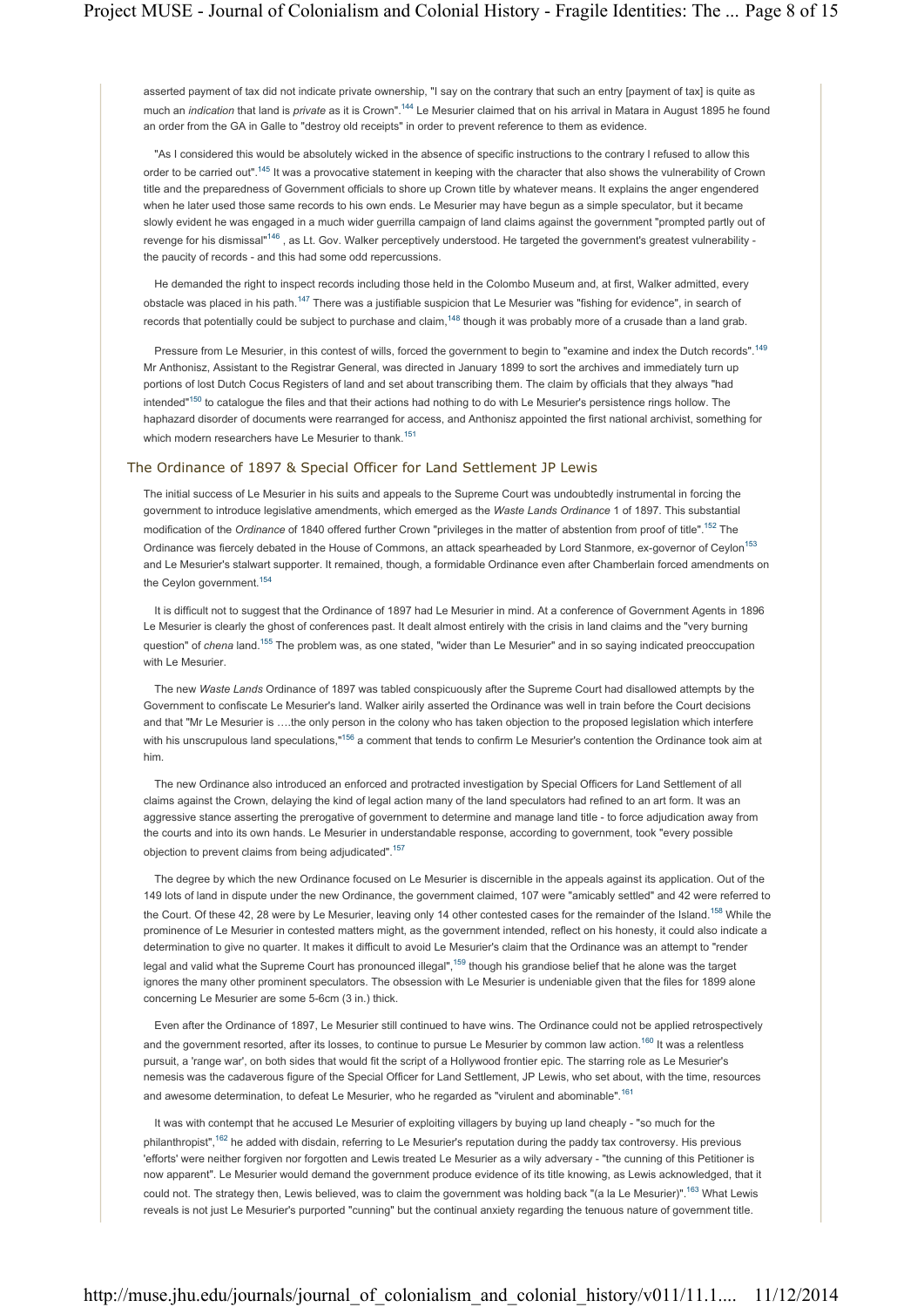To Lewis, Le Mesurier was utterly odious and he was triumphant that "this little plot for further harassing the government has been frustrated" when a land claim in the District Court went against Le Mesurier. And he repeated with relish the comments of the court that Le Mesurier was "shadowy" in what "cannot be called a very honourable proceeding".164 On appeal to the Supreme Court, however, the government had to concede twenty-eight cases<sup>165</sup> and earned considerable censure by the Court for its attempts to claim retrospectively under its new Ordinance, behaviour described by the *Times of Ceylon* as "not only disgustingly trivial, it is pestiferous".<sup>166</sup>

Undeterred, Lewis shifted strategy, as Le Mesurier quickly found, to action under ordinary law.167 In one case in 1901 the Crown sued for the recovery of about 2000 acres valued at R20,000/- as well as R28,000/- in damages and costs for material (plumbago) removed by Le Mesurier in the course of his operations.<sup>168</sup> This not only indicates the size of some of Le Mesurier's acquisitions but the level of costs mounting against him, and, as Lewis noted, "there are numerous judgements against him". The steadily accumulating court costs provided an opportunity to eliminate Le Mesurier by enforcing sales of his lands. Lewis justified this on the grounds that they would not recover otherwise, since Le Mesurier, he suggested darkly, was transferring property into the names of other parties (including his new wife<sup>169</sup>) "besides mortgaging them up to the hilt".<sup>170</sup> It was a war of attrition and provocation,<sup>171</sup> a choreography of spite and hatred that overtook any aspects of right and justice that may have existed initially.

The toll was going to eventually tell, and in 1900 it was not surprising that Le Mesurier succumbed to the pressure and became seriously ill. Even the usually critical papers reported his admission to the Vauxhall Hospital in London with some sympathy and viewed with concern reports that doctors had an "unfavourable view of his condition".<sup>172</sup> It is suggested that Le Mesurier had cancer of the colon and was operated on by a Russian surgeon who took him on when everyone else had given up. He survived, it is said, on a yoghurt concoction devised by Siberian peasants.<sup>173</sup> Whatever the truth, it is in keeping with the man's inflated nature.

It was the end of Ceylon life and though forced into bankruptcy<sup>174</sup> by his first wife, he was admitted to the English bar in 1902.<sup>175</sup> In 1904 he immigrated to Western Australia and in doing so followed a well-worn path of Anglo-Indians and Anglo Ceylonese to the Antipodes. There he 'married' Rachel Mallam and practised law until his death, 11 December 1931.<sup>176</sup> It is not surprising that his new Australian colonial excursion involved land and other business speculation with inevitable and interminable litigation including a challenge to the Australian government's new Bankruptcy Act.

## Colonial Consequences

Le Mesurier embraced his colonial vocation with an enthusiasm that extended into surprising spheres. For example, he was a member of the Geographic Society and wrote a definitive introduction to the Nuwara Eliya hill country district, principally aimed at planters of course but with considerable detail about topography, irrigation and cultivation.<sup>177</sup> He also wrote in the learned journals of the day, the realm of enthusiastic amateur ethnologists, about Kandyan law,<sup>178</sup> customs, games, cultivation practices, language and sayings, religious ceremonies and superstitions, and about the ancient aboriginal people of Ceylon, the Veddas.<sup>179</sup> Clearly, his commitment to the land and people was genuine and knowledgeable.

His crusade to end grain taxes was fervently felt. He observed first hand the impact on villagers and sought within the scope of administrative discretion to alleviate the hardship. However, his reaction was not simply a response to local events but participated in issues and assumptions of a wider colonial context - the powerful liberal free market philosophy that saw taxes on food as odious. It was a crusade that illustrated the nature of colonial land policy and the disparity between the plantation and peasant sectors of the economy.

His legacy was odd and often unintentional and his actions illuminating. His matrimonial saga formed important legal precedent at the time in all British colonial jurisdictions. For a population scattered about the Empire, a place of steamy possibility, it established formidable obstacles to initiating action for divorce which now turned on an abstruse determination, not of where one resided but where one was domiciled - not always easy to resolve. The obstacles were substantial enough that common sense justice eventually forced legislative change, but, depending on the jurisdiction, that often only altered well into the twentieth century.

Even his suit against dismissal established legal precedent in the manner in which the government in Ceylon - or any other Crown Colony or even post-colonial entity - could be sued, established clearly that colonial employment rested not on binding regulation or contractual obligation but on mere imperial whim, employment quite literally at the 'pleasure' of the Crown.

The religious apostasy at the heart of his dismissal was not as odd as it might appear at first. English conversion to Islam or Hinduism in eighteenth century India <sup>180</sup> was notable but not peculiar, as was conversion to Buddhism in Ceylon.<sup>181</sup> It was part of a wider orientalist fascination with religious alternatives in the eighteenth and nineteenth century that never strayed far from the underlying impulses of Protestantism. Not for Le Mesurier, who was a contemplative practitioner of Buddhism rather than the austere activism of Islam, a kind of 'muscular Christianity' under Allah.

It was his land speculation and litigation - both on spectacular scale - which provides the most significant contribution to colonial understanding. Le Mesurier's activity galvanised government determination to control land title, but by elevating the contest to extreme confrontation he inadvertently laid bare both the underlying ideological assumptions of colonial land title and the extremely tenuous legal foundation upon which it rested. Relying on *prescription* or *use* was philosophically consistent with eighteenth century legal theory, making evidence of *use* crucial . Without much more than bald imperial assertion of title to rely on, almost any evidence of *use* undid Crown title. The problem for colonial authority was that it brought in tow a legal system of 'independence' that believed its own publicity and acted accordingly.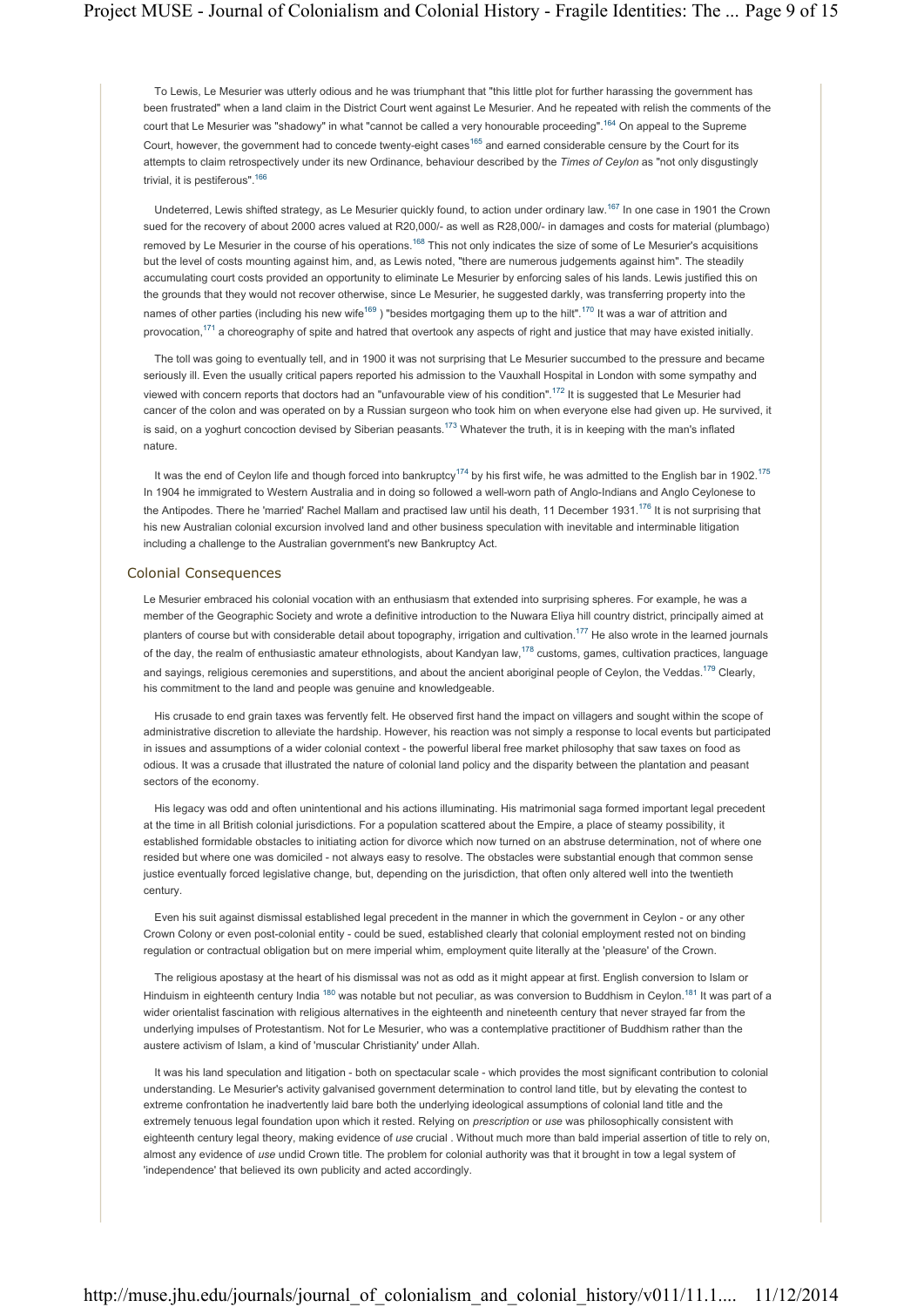The need for evidence of *use* accounts for Le Mesurier's obsessive preoccupation with the colonial records, tax records and land grants, reaching back into Dutch and Portuguese times, unintentionally prompted the formation of a national archive, a quirky legacy indeed.

Even reversing the onus of proof of title or prescription did not entirely solve the dilemma or entrench government assumption of authority and ownership. Increasingly draconian Ordinances asserting Crown control became necessary, revealing, among the legal and philosophical niceties, an absolute imperial determination to control distribution and sale of valuable land against any assertion of customary use and title.

Colonialism begins and ends in dispossession, however benign the disposition. Land was the cornerstone - that and unfreed labour. It was the primary vehicle of colonial enrichment as evidenced by exemption from tax of the lucrative plantation sector while heavily taxing peasant subsistence. Enrichment was a core colonial purpose despite imperial fictions of benevolence, impartiality and altruism, and Le Mesurier's efforts parodied these colonial fictions and goaded the Crown into increasingly more blatant assertions of colonial title.

Ironically, it was this colonial determination that provided the legal foundation for the monumental post-colonial reorganisation of land title in Sri Lanka. While advanced as an anti-colonial policy to redress imperial distortion, the Land Reforms of 1972 and 1975 used the authority and legal presumptions hammered out in the colonial period - to which Le Mesurier unintentionally contributed as the legal foundation for nationalisation of land. It was, in fact, a legal and logical, if not grotesque, extension of colonial inflation and assertion of land title - after all, colonial usurpation is essentially a form of 'nationalisation'.

Le Mesurier's protracted litigation not only reflected a long history of disputation over land tenure in Ceylon but also reached into the heart of a wider imperial land policy, "a commonplace of Colonial history"<sup>182</sup> in whichever region of the Empire. He was an exasperating man of flailing energy that struck a chord wherever he turned. The kindest summation of him was offered by the Chief Justice of the Western Australian Supreme Court in yet another of his litigious digressions - Le Mesurier "believes in the justice" of his claims but is "too sanguine an optimist and ... has too vivid an imagination".<sup>183</sup> He was a grandiose figure of towering confidence that propelled him beyond the boundaries of possibility, but he was far from unique in the colonial context. Rather, it was a type either attracted or eventually created by the awesome power of colonial administrative experience until they became like caricatures of themselves, grandiose yet fragile identities.

#### Acknowledgement

This paper was written while the author was a Resident Scholar at the Pemberley International Centre at Haputale Sri Lanka in 2004. I extend my thanks to the support of Prof. Yasmine Gooneratne. I wish also to thank Mr Panditaratne, Kandy, for his inestimable advice and knowledge of colonial Sri Lankan history, and the Sri Lankan National Archives for access to colonial archives.

#### Footnotes

2. Cited in Williams, G. *The Expansion of Europe in the Eighteenth Century* (London: 1966) 245.

3. He was a member of the moderate "Ceylon Social Reform Society" (1905) along with office holders like prominent nationalist Sir Ponnambulam Arunchalam and well-known art historian Ananda Coomaraswamy [see *Ceylon National Review* July 1906 p1. Colombo Museum Library]. In their literary organ, the *Ceylon National Review*, they proposed constitutional changes that can only be described as modest. [see *Ceylon National Review* "Reform of the Legislative Council" Vol. II No. 4 July 1907.]

4. Sri Lankan National Archives (hereafter SLNA) RG 65/153A Secret & Confidential Files of the Ceylon Government. Letter Le Mesurier to Abdul Rahiman MLC, 13 January 1896.

5. RG 65/153A Secret & Confidential Files of the Ceylon Government. Letter Abdul Rahiman to Sir Edward Noel Walker Acting Governor, 17 Jan 1896.

6. RG 65/153A Secret & Confidential Files of the Ceylon Government. Letter Le Mesurier to Abdul Rahiman, 22 January 1896. Letter sent after it was clear Rahiman had betrayed his correspondence marked "Private and Confidential" to the Governor. Part of the problem was that a community rival, Mr Haniffa, who Rahiman revealed to Le Mesurier that he "hated", had aided Le Mesurier in his conversion. Haniffa was now making it uncomfortable for Rahiman by stirring communal feeling. In the hot-house atmosphere of intense incestuous colonial and communal rivalry, it is not surprising that Haniffa is Rahiman's nephew.

- 7. RG 65/153A Secret and Confidential. Letter Rahiman to Walker, 16 January 1896.
- 8. *The Ceylon Mirror and Galle Weekly Dispatch*, Saturday, 8 April 1899. "Mrs Le Mesurier as an Eastern Diana".
- 9. *Ceylon Civil List* 1895. He had acted as AGA Nuwara Eliya from June 1881.
- 10. *Administrative Reports* 1889. C29 XIV.
- 11. *Administrative Reports* 1889. C30 XVII.
- 12. *Administrative Reports* 1888. 83A Pt.1 X.
- 13. *Administrative Reports* 1889. C27 Pt. 1 VIII.

14. Roberts, M. "Land Problems and Policies, c. 1832 to c. 1900", Chapter II. de Silva (ed.) *History of Ceylon Vol. III. From the Beginning of the Eighteenth Century to 1948* (Peradeniya: University of Peradeniya Press Board, 1973) 140. Part of the motivation, as Roberts astutely observes, (140) was that irrigation, by stimulating paddy production, would lessen reliance on dry grain *kurakkan* production on *chena* lands, a link that finds later expression in the story of Le Mesurier.

15. *Ceylon Observer*, 14 August 1889. "The Walpane Grain Cultivation and the Bodi-Ela 'Private Charity'".

16. Meyer, E. "Land Grabbing in Sri Lanka: High Land Appropriation during the British Raj under the Impact of Plantation Demand" in Farinelli, F (ed.) *Capitalist Form of Production in South Asia: Consequences of British Policies* (New Delhi: Manohar,1991) 44.

17. For a more comprehensive reading of the Grain Tax controversy see: Obeyesekare, G *Land Tenure In Village Ceylon: A Sociological and Historical Study* (Cambridge: CUP, 1967); Roberts, M. "Grain Taxes in British Ceylon, 1832-1878: Theories Prejudices and Controversies" *Modern Ceylon Studies* Vol.1, No.1 1970. Roberts, M "Land Problems and Policies, c. 1832 to c. 1900" *History of Ceylon* Vol.III.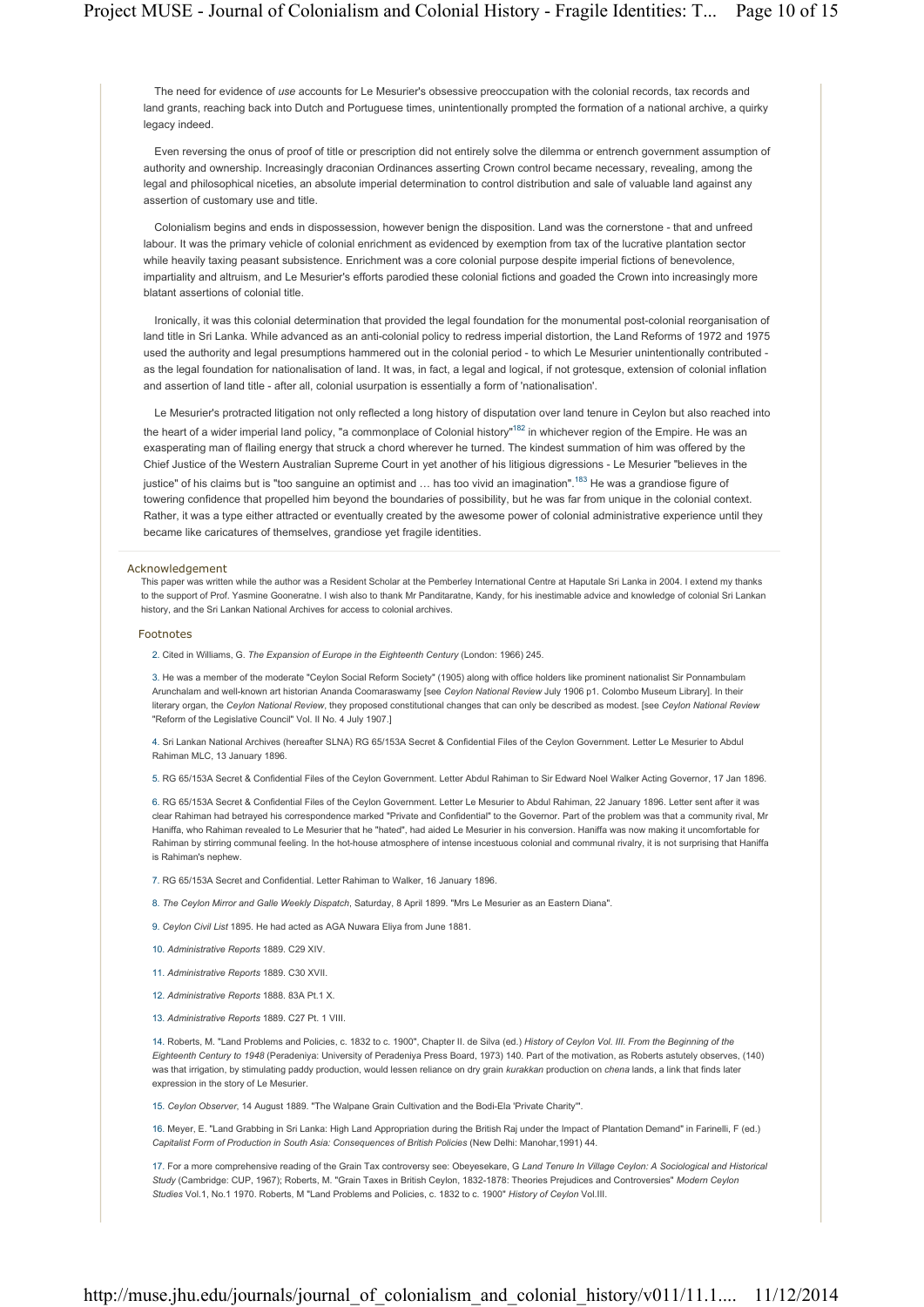18. Roberts "Land Problems......." 141.

19. *Chena* was the term applied to a slow rotation (10-20 year) 'slash & burn' dry farming method of cultivation.

20. *Maha* (NE Monsoon) = The October/November crop harvested in February/March. *Yala* (SW Monsoon) = planted May/June and harvested August/September. These seasons are based on the two monsoon growing seasons.

21. "Paddy" simply refers to rice grown in a network of terraced, contoured and flooded fields.

22. Leonard Woolf in *The Village in the Jungle* (New Delhi: Oxford University Press, 1913 reprinted 2004) has eloquently captured the precarious nature of village life and farming. Woolf, like Le Mesurier, was an Assistant Government Agent. He was stationed at Hambantota in the southern Uva Province and was fully familiar with the 'sharp' practices employed by various colonial intermediaries.

23. *Sessional Paper* III of 1892: Dispatch No. 114 Havelock to Knutsford, 5 April 1891 Encl. Le Mesurier to Havelock 3 April 1891, to which Havelock draws particular attention.

24. Roberts "Land Problems ...." 136.

25. Roberts "Grain Taxes......" passim. Roberts gives a thorough overview and evolution of the policy.

26. *Administrative Reports* 1888. 75A Pt.1 III.

27. *Administrative Reports* 1887. 75A Sharp GACP.

28. Vythilingam, M. *The Life of Sir Ponnambalam Ramanathan* Vol. 1 (Colombo: 1971) 344. Quoting a letter by Le Mesurier in a Government Dispatch to Secretary of State for Colonies.

29. *Administrative Reports* 1888. 75A Pt.1 II, III.

30. *Administrative Reports* 1887, 83A.

31. Ferguson, AM & J. *Taxation in Ceylon with Special Reference to the Grain Tax: The import duty on rice balanced by a local excise levy and the proposal to substitute a general Land Tax*. (Colombo: AM & J Ferguson, Ceylon Observer Press, 1890) 109.

32. *Ceylon Observer* 14 August 1889 reproduced in Ferguson, *Taxation in Ceylon...* viii. Bradlaugh was the Radical Free Thinker and parliamentarian denied his seat for refusing to take a religious oath and who later with Annie Besant was charged with obscenity for publishing an innocuous pamphlet on birth control.

33. RG5/252 Dispatch No. 30 Gordon to SSC Jan 25 1890. Enclosure. Wall, G. *The Grain Tax in Ceylon* (Colombo: 1890). Wall was a member of the Grain Tax Commission, owner of several coffee estates and associated with one of the most prominent agency houses, George Hall & Co. *See* Roberts "Grain Taxes......" 137; Obeyesekera, G. *Land Tenure in Village Ceylon; A Sociological & Historical Study* (Cambridge: CUP, 1967) p. 113. Also RG5/252 Dispatch No.3 January 25, 1890.

34. *Sessional Paper XXIX* of 1878. *Administrative Reports* 37A Le Mesurier AGA Nuwara Eliya 1887.

35. Sir E. Watkin MP quoted in *Ceylon Observer* 21 August 1889 reproduced in Ferguson, *Taxation in Ceylon...* xxvii. Italics are Ferguson's.

36. *Ceylon Observer* 24 August 1889 reproduced in Ferguson, *Taxation in Ceylon...* xxviii.

37. *Ceylon Observer* 14 August 1889 "The Walapane Grain Cultivation and the Bodi Ela 'Private Charity'" reproduced in Ferguson, *Taxation in Ceylon...*viii.

38. *Ceylon Observer* "Grain Tax Settlements and the Policy of Sir Arthur Gordon's Government." 21 March 1890 reproduced in Ferguson, *Taxation in Ceylon...*cxcviii.

39. RG5/252 Dispatch No 30 Gordon to SSC Jan 25, 1890.

40. *Sessional Paper* XXIX, 1889:2-4.

41. RG4/268 Colonial Office Dispatches to Ceylon. No. 49 Knutsford to Gordon 28 February, 1889.

42. RG4/268 Dispatch No. 49 Knutsford to Gordon 28 February, 1889.

43. RG5/251 Enclosure to Dispatch No 456 20 November 1889. Also letters to the *Ceylon Observer* Oct. 1889 and 17 June 1889. There is little doubt Le Mesurier's hand lay behind these letters however sincerely expressed. Whitefoord was a keen game hunter and stated he entered villages where government officers rarely ventured and thus knew first hand the effects of the grain tax [*Ceylon Observer:* Letters to Editor by Whitefoord, October 1889; 17 June 1889.] But Le Mesurier too was a keen game hunter, with a record kill of 109 beasts. [*The Ceylon Mirror and Galle Weekly Dispatch* Saturday 8 April 1899, 4 "Mrs Le Mesurier as an Eastern Diana"] And Whitefoord was also a subscriber to the Bodi-Ela scheme [*Ceylon Observer* 14 August 1889 "The Walapane Grain Cultivation and the Bodi Ela 'Private Charity'" reproduced in Ferguson, *Taxation in Ceylon...* viii.] so his acquaintance with Le Mesurier was undoubted.

44. Vythilingam *The Life of Sir Ponnambalam Ramanathan*, 342.

45. Vythilingam, 335. Ramanathan was supported by TB Panabokke, MLC for Kandy [*Ceylon Observer* 9 January; 11 January 1890] and a collaborator with Le Mesurier on a compilation of Kandyan Law [Le Mesurier, CJR & Panabokke, TB. *"Niti-Nighanduva" or the Vocabulary of Law as it existed in the last days of the Kandyan Kingdom* (Colombo: Govt Printer,1880)]. TN Christie MLC similarly gave vocal support. Christie later was accused of collusion with Le Mesurier in some dubious land transactions. [*Ceylon Observer (Weekly Edition)* 21 January, 1902].

- 46. Roberts, M. "Land Problems ........." 139.
- 47. *Ceylon Observer* June 1901. Havelock passing through Colombo on his way to take the Governorship of Tasmania.

48. Roberts "Land Problems...." 138.

49. *Administrative Report* 1887, 75A. Report by Sharp GACP.

50. Obeyesekera. *Land Tenure in Village Ceylon* p.115; *Sessional Paper* III, 1890:90.

51. Roberts "Grain taxes....." 132.

52. *Ceylon Observer* August 1889 reproduced in Ferguson *Taxation in Ceylon*....viii.

53. See Alatas *The Myth of the Lazy Native* (London: Cass,1977).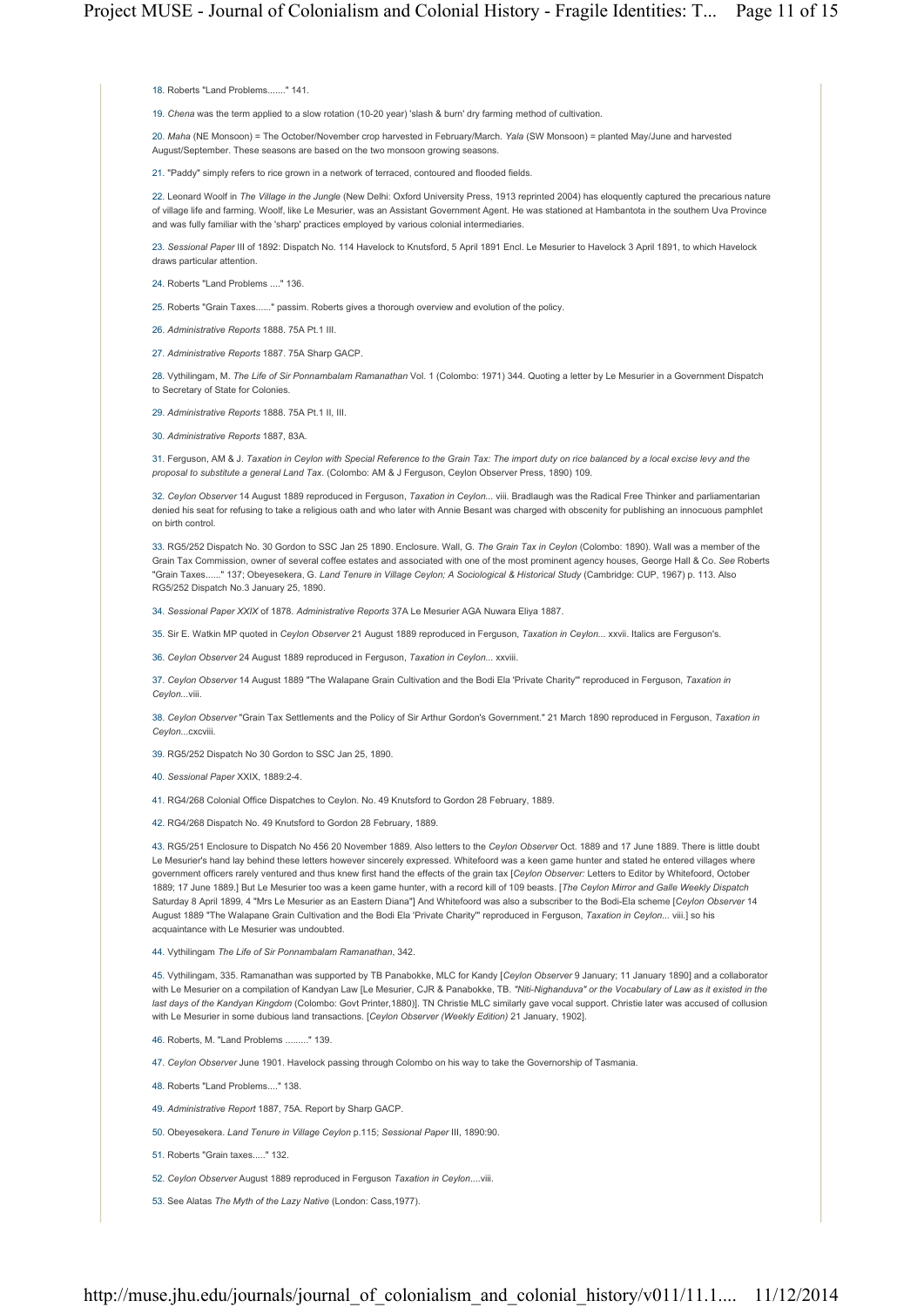54. *Ceylon Observer* 14 August 1889 "The Walapane Grain Cultivation and the Bodi Ela 'Private Charity'" reproduced in Ferguson, *Taxation in Ceylon...* viii.

55. *Ceylon Civil Lists*.

56. Toussaint, JR. *Annals of the Ceylon Civil Service* (Colombo: Apothecaries Co Ltd, 1935) 171. This extraordinary ego inflation was implausibly excused as meaning 'Lama' (child) + 'suriya' (sun) + 'gama' (village) = 'village of the young or rising sun'.

57. Personal contact with descendants of Le Mesurier's illegitimate offspring in Sri Lanka.

58. Le Mesurier V Le Mesurier 1NLR160.

59. Le Mesurier V Le Mesurier 2CLR21 1895; 64LJPC97 1895; AC517.

60. Russell, E. A *History of the Law in Western Australia and its Development from 1829-1979* (Perth: UWA, 1980) 168. Le Mesurier V Le Mesurier. The only grounds for judicial separation were desertion for two years, cruelty or adultery. Given denial of the latter and the time limit on the former, cruelty would have been the only grounds, so it should be viewed with some caution as a reflection on Le Mesurier's character. It is also suggested that Le Noir sought the separation in order to secure the revenue from property she owned and which under 19thC matrimonial law was under the control of her husband. As *femme sole* she would have such benefits restored [*Ceylon Observer (Weekly Edition)* 23 January 1902. This was revealed in a libel case CJR Le Mesurier was at that time pursuing].

61. RG5/272 Dispatch No. 117, Walker to Chamberlain, 3 April 1899.

62. RG5/272 Encl. Disp. No. 186, 30 May 1899. Including "Report on Proceedings - Le Mesurier Action against the Attorney General June 4 1897." Letter Walker to Le Mesurier 18 September 1895 produced into Court records. A prudent public servant and protecting himself. Walker's letter was written on the 18th of September, two days after the meeting with Le Mesurier and after the matter had broken in the press. *Ceylon Times* 17 September 1895 "A Ceylon Civil Servant turns Mahomedan[sic]". Le Mesurier gives a somewhat different version, suggesting Walker warned he would be dismissed if he married as a Muslim "but not if I lived in concubinage", but Le Mesurier "scorned the dishonourable suggestion". [RG5/272 Encl. Disp. No. 117 April 3, 1899. Memorial by Le Mesurier].

63. *Ceylon Times* 17 September 1895 "A Ceylon Civil Servant turns Mahomedan".

64. *Ceylon Independent* 19 September 1895. "Abdul Hamil Le Mesurier A Civil Servant's Conversion".

65. That there is no God but Allah etc.

66. *Ceylon Independent* 19 September 1895. "Abdul Hamil Le Mesurier".

67. *Ceylon Independent* 19 September 1895. "Le Mesurier Divorce Suit".

68. *Ceylon Independent* 19 September 1895. "Abdul Hamil Le Mesurier".

69. RG5/272 Dispatch No. 117 Walker to Chamberlain 3 April 1899.

70. RG5/153A Secret and Confidential. Rahiman to Walker 16 January 1896. This is Rahiman's version of Gov. Havelock's view of Le Mesurier which he describes as "nothing but a deceitful object". The stilted English, nevertheless, has the ring of truthful reportage.

71. RG65/153A Secret and Confidential. Letter Walker to Abdul Rahiman 16 January 1896. Rahiman quickly dropped his initial support for Le Mesurier. [RG65/153A Secret and Confidential. Letter Rahiman to Walker 15 January 1896].

72. RG65/153A Secret and Confidential. Minute.

73. *Overland Times of Ceylon*. 17 April 1900, p563. "Mr Le Mesurier and the Custody of a Daughter". The Supreme Court of Appeal in the UK. The daughter was either Beatrice b.1887 or Irene b.1889.

74. I am grateful for this information courtesy Rod Cantlay who is related to Rachel Mallam, Le Mesurier's 3<sup>rd</sup> wife: Le Mesurier arrived in Western Australia 13 May 1904 by SS Persic (information from application for admission to WA Bar).

75. Curiously, according to the National Archives of Australia Series number A11802 1904-1905, Rivett-Carnac applied for a Trade Mark titled "Popof", 'an insect destroying preparation' which indicates not only an odd interest but the possibility that she actually accompanied Le Mesurier to Western Australia. [Information courtesy Rod Cantlay].

76. Toussaint 172.

77. This is part of the oral tradition of Le Mesurier in Sri Lanka that is rich but difficult to verify. Information courtesy Mr Panditaratna, Kandy.

78. Wallace-Dunlop, M. & Rivett-Carnac, M. "The Flower Babies" reprinted in Hague, M. (ed.) *Book of Fairies* (London: Harper-Collins, 2000). It is difficult to know whether she was author or illustrator of this ponderous tiny tome but, according to the J. Scott-Coates "The Beautiful Kadija" *Ceylon Review* 1899 Vol.6 No.1, 4-5, she trained as an artist "under the best German masters".

79. Toussaint, 171. She was the daughter of Lt. Col. Rivet-Carnac, Military Secretary to the Gov. of Bombay. Also see Allen, C. (ed.) *Plain Tales from the Raj* 21, 37, 270.

80. *The Ceylon Mirror and Galle Weekly Dispatch* Saturday 8 April 1899 p4. "Mrs Le Mesurier An Eastern Diana". A reprint of a story from the English paper *Morning Leader* from 3 March.

81. *Ceylon Observer* (Weekly Edition) [*Overland Observer*] 22 October 1901, 1480.

82. *Ceylon Times* 4 January 1896 "Le Mesurier will be called upon to retire"; *Ceylon Independent* "The Case of Le Mesurier" 3 January 1896. At first it was thought he would be asked to retire which Le Mesurier scotched [*Ceylon Independent* 7 January 1896. Letter by Le Mesurier].

83. *Ceylon Times* 3 January 1896 "The Case of Mr Le Mesurier".

84. RG5/265 Dispatch No.16, 15 January 1896. Walker to Chamberlain. In response to Dispatch No. 336 of 29 November 1895. Also RG5/272. Encl. Disp. 30 May 1899 for text of (Secy. of State for Colonies) Chamberlain's decision 29 November 1895.

85. RG5/265 Dispatch No. 16, 15 January 1896. Letter 19 December 1895. See also RG5/272 Encl. Disp. 30 May 1899 Letter, 19 December, Ievers for Colonial Secretary to Le Mesurier.

86. RG5/272 Encl. Disp. 186, 30 May 1899. Letter Le Mesurier to Col. Secy. 2 January 1896.

87. RG5/265 Dispatch No. 16, 15 January 1896.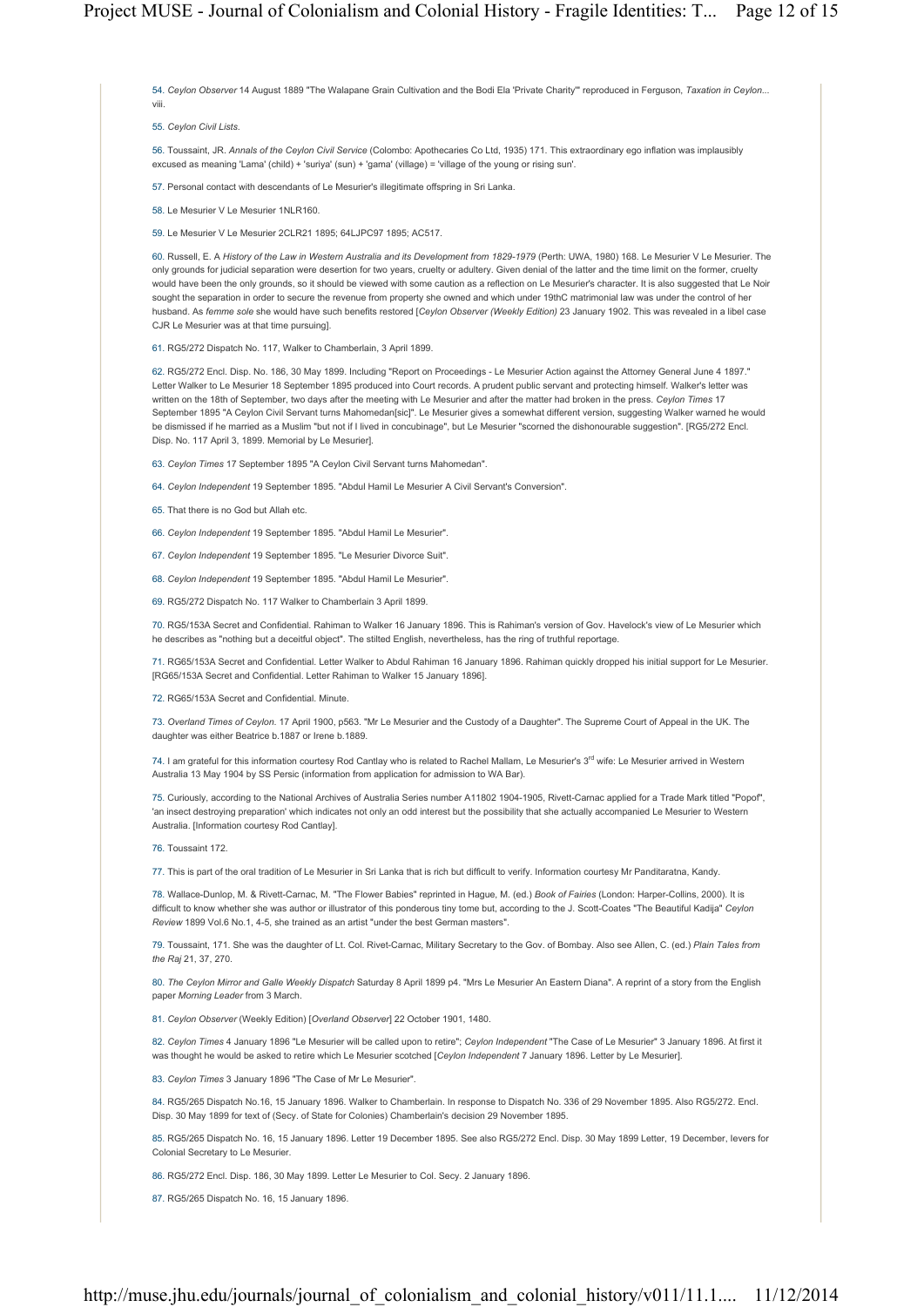88. RG5/265 Dispatch No. 261, 2 September 1896. Response to Memorial from Le Mesurier.

89. RG26/287 Le Mesurier File. Also RG5/272 Encl. Disp. No. 186 May 30, 1899. Letter Taylor Acting Colonial Secretary to Le Mesurier 7 January 1896.

90. RG26/287 Le Mesurier File. Letter 8 January 1896. Hill to Acting Colonial Secretary Gaylord.

91. RG26/287 Le Mesurier File. Letter 11 January GA Galle to Hill.

92. RG26/287 Le Mesurier File. List of documents in Le Mesurier's possession 11 January 1896.

93. PF595 (59/108) "Le Mesurier Wattoru Registers". Notes on Mr Short's Inquiry to Col. Secy., 17 July 1900. Claim that Le Mesurier, in 1894-95, was getting officers to make copies of *ola* (palm leaf) Wattorus which were no longer in the Kachcheri, suggesting Le Mesurier converted them to his own use and had possibly been planning to do so before his dismissal.

94. *Ceylon Times* 10 January 1896. Letter from Le Mesurier dated 8 January.

95. *Ceylon Times* 8 January 1896.

96. *Ceylon Independent* 5 February 1896 - reprinted from the *Indian Planters Gazette*.

97. *Ceylon Times* 1 February 1896 - reprinted from the *Times of India* 27 January 1896; *Ceylon Observer* 5 January 1896 "Meeting of Bombay Mahomedans".

98. RG5/266 Dispatch No. 261. 2 September 1896 Encl. Memorial from Le Mesurier to Chamberlain.

99. *Ceylon Independent* 30 January 1896 "Ceylonese Christian Cads". Quoting from the *Crescent* in Liverpool.

100. *Overland Times of Ceylon* 21 June 1900, 859. "The Le Mesurier Case".

101. Le Mesurier V Attorney General of Ceylon 3NLR227.

102. RG5/272 Encl. Disp. No. 186 Report on Proceedings Le Mesurier V AG June 4, 1897. Enclosed legal opinion.

103. RG5/265 Dispatch No. 199.

104. RG5/272 Dispatch No. 117 Walker to Chamberlain 3 April 1899.

105. RG5/265 Disp. West Ridgeway to Chamberlain 22 June 1896. Memorial by Le Mesurier. Response from GASP Letter No. 339 of 1 June 1896.

106. Meyer "Land Grabbing ..." 43.

107. Meyer. "Land Grabbing..." 42.

108. RG5/272 Dispatch 117. Walker to Chamberlain 3 April 1899. Walker's response to a Memorial to Chamberlain.

109. RG5/272 Dispatch No.117 Walker to Chamberlain 3 April 1899. Walker's response to a Memorial to Chamberlain. Buying at between 12½ and 20 cents an acre land worth Rupees 50/- an acre [100 cents = R1/-].

110. RG5/271 Dispatch No.57.

111. RG5/271 Dispatch No. 95 March 18 1899. Particularly as the government itself was attempting at the same time to organise large-scale mining interests to exploit the plumbago resource. Details of proposals for European miners with machinery to mine plumbago as "native" methods were "primitive and wasteful".

112. RG5/272 Dispatch 117 Walker to Chamberlain 3 April 1899. Walker's response to a Memorial to Chamberlain.

113. *The Ceylon Mirror and Galle Weekly Dispatch* Saturday 8 April 1899 p4. "Mrs Le Mesurier as an Eastern Diana".

114. RG5/272 Dispatch No. 117 Walker to Chamberlain 3 April 1899. This was initiated under new powers contained in the Forest Ordinance.

115. RG5/265 Disp. No. 199 June 22, 1896 "Land at Matara and Le Mesurier". Response from GASP to Memorial from Le Mesurier.

116. RG5/272 Disp. No. 117 Walker to Chamberlain. 3 April 1899.

117. RG5/272 Enclosure Dispatch No.117 April 3, 1899. Walker's response to Le Mesurier's Memorial.

118. RG5/272 Enclosure Dispatch No.117 April 3, 1899. Memorial by Le Mesurier. While these are Le Mesurier's assertions, in no subsequent dispatch are these claims countered as they usually are if believed wrong.

119. RG5/266 Encl to Dispatch No. 199 June 22, 1896. Memorial from Le Mesurier "Carnac Mills" Batticaloa 12 June 1896.

120. RG5/265 Dispatch No. 199 Miscellaneous West Ridgeway to Chamberlain. Letter from GASP 1 June 1896.

121. RG5/265 Dispatch No. 199 Miscellaneous West Ridgeway to Chamberlain. Letter from GASP 1 June 1896.

122. *Ceylon Mirror and Weekly Dispatch* "Mrs Le Mesurier as an Eastern Diana" Saturday April 8, 1899, p4.

123. *Ceylon Observer* (Weekly Edition) [*Overland Observer*] 31 January 1902, 182.

124. CO54/171 16 July 1839. Assertion by Gov. Stewart Mackenzie to Lord Normandy. Cited in Vanden Driesen "Land Sales Policy ..." 36.

125. Roberts "Land Problems...." 125. From 1833 in Ceylon the price was five shillings an acre, as in Australia and followed the Australian pattern (which had increased the price to £1 an acre in 1842) by similarly increasing the price to £1 an acre in 1844.

126. Roberts "Land Problems...." 120.

127. de Vattel, E. *The Law of Nations* (3 Vol. Facsimile edition [original1760, Lon.] Carnegie Institute, Washington).

128. Blackstone, W. Commentaries on the Laws of England (Oxford: Clarendon, 1765).

129. Locke, J. *Two Treatises of Government* (London: 1713).

130. de Vattel, E. *The Law of Nations* (3 Vol. Facsimile edition [original1760, Lon.] Carnegie Institute, Washington.) chapter 7.

131. de Vattel, E. *The Law of Nations* (3 Vol. Facsimile edition [original1760, Lon.] Carnegie Institute, Washington.) Chapter 18.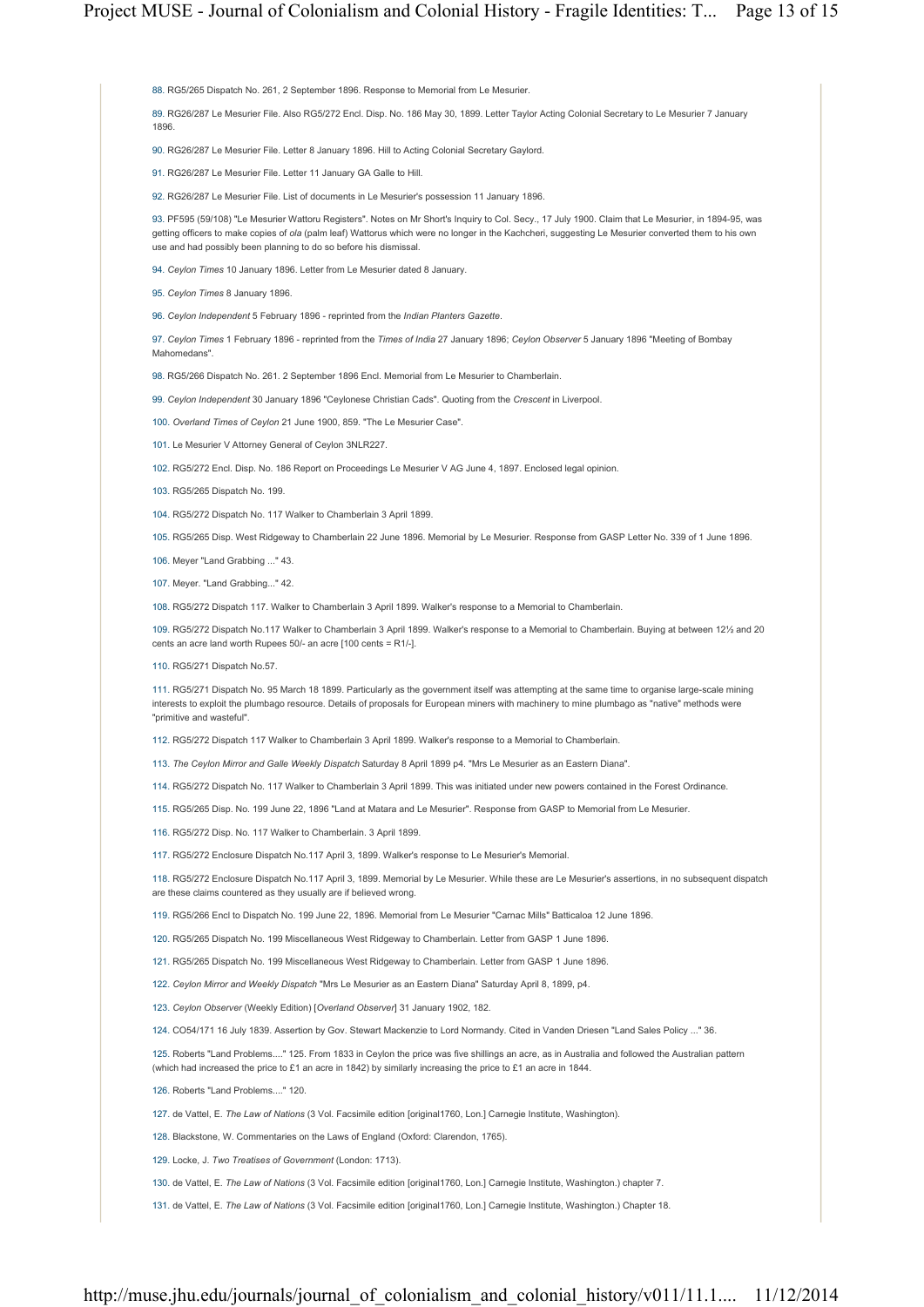132. Locke, J. *Two Treatises of Government* (London: 1713) 15.

133. See Reynolds, H. *Law of the Land* (Ringwood: Penguin, 1992) for a comprehensive discussion of the issues of property in the Australian and wider international colonial context.

134. The Ordinance No.12 of 1840 was entitled the *Crown Lands Encroachment Ordinance* but commonly known as the *Waste Land Ordinance* by which title the important 1897 Ordinance No.1. *An Ordinance related to claims to forest, chena, waste and unoccupied lands (Waste Lands Ordinance)* was known.

135. Cited in Hayley, FA. The Laws and Customs of the Sinhalese or Kandyan Law (New Delhi: Navrang, 1993, first published 1923) p271. See also D.'Oyly, J [Edited by Le Mesurier, Panabokke & Turner] *The Sketch of the Constitution of the Kingdom of Kandy* (Colombo: Ceylon Government Printer, 1929) and Le Mesurier & Panabokke *Niti Nighandiwa or The Vocabulary of Law as it existed in the Last Days of the Kandyan Kingdom* (Colombo: Ceylon Government Printer, 1880).

136. *Chena* (or *Hen* in Sinhala) was dry farm land (in contrast to paddy) subject to occasional 'slash-and-burn' cultivation on a long rotation of up to twenty years, depending on fertility.

137. While there has been a post-colonial debate (see Roberts, M. "The Impact of the Waste Lands Legislation and the Growth of Plantations on the Techniques of Paddy Cultivation in British Ceylon: A Critique" *Modern Ceylon Studies* Vol.1 No.2, 1970.)about the importance of these lands to sustaining village culture, the issue here is the arguments employed to facilitate alienation for sale to plantation interests.

138. In 1838 the Maha Mudaliya, Illangakoon, obviously aware of a court precedent in 1837, laid claim to 8000 acres and the District Court again ruled in favour of prescription against Crown ownership. The fact that 'native' litigants in 1838 initiated these challenges underlines the notable fact that land speculation was from inception a game for all ethnic players, not merely British bounders and imperial predators. The tendency for post-colonial discourse is to paint indigenous interests as pure victim. This ignores indigenous opportunism, greed being a universal human quality.

139. Hayley *The Laws and Customs*... 271. Prescription or *use* was a key element of the English law of land tenure.

140. Under Kandyan custom the right of use was often granted in exchange for services to the king.

141. Rigg, CR "Coffee Planting in Ceylon" The *Ceylon Examiner* 16 June 1852, cited in, de Silva, KM. "Studies in British Land Policy in Ceylon - 1: The Evolution of Ordinances 12 of 1842 and 9 of 1841" *Ceylon Journal of Historical and Social Studies* Vol.7 No.1, January-June, 1964, 29. For a list of officials involved in speculation see *The Second Report on Ceylon* (1850 (evidence of Ackland, 303) and *Third Report on Ceylon* (evidence of Tennent), 352-3.

- 142. de Silva "Studies in British Land Policy" 29.
- 143. He was confirmed in the position in 1894 and appointed District Judge, Badulla. *Ceylon Civil Lists*.
- 144. RG26/153 Diary of the AGA Matara, 17 November 1895.

145. RG26/153 Diary of the AGA Matara, 17 November 1895. See also PF95 19 July 1898 Lewis to Col. Secry. & Minute 20 Jan 1896 "Wattoru Lists Matara Kachcheri" where Lewis discusses Le Mesurier's claims. It is clear Elliot and Lushington thought it was probably a good idea because they were only used to make 'false claims'. But if they were worthless why encourage their destruction? See particularly Lewis Annexure 1690, 7 October 1898 where he claims the destruction of Wattoru by "fire as proposed by Mr Lushington would I admit have been an easier solution" Exclamation in margin!

- 146. RG5/272 Dispatch No.117 Walker to Chamberlain 3 April 1899.
- 147. RG5/272 Dispatch No.117 Walker to Chamberlain 3 April 1899.

148. RG4/317 Dispatch 189 Waste Land Ordinance. Report of Lewis 4 March 1899. Le Mesurier had, according to Lewis, applied for records to over 200 lands from 1830-1884 yet only four referred to lands he actually claimed.

149. RG5/272 Dispatch No. 117 Walker to Chamberlain 3 April 1899. They had been soldered in tin lined chests when Anthonisz uncovered them in the Colombo Museum. For an extensive discussion on Le Mesurier's claims on records see PF595.

- 150. RG5/271 Dispatch 370 October 3, 1899.
- 151. RG5/271 Dispatch 370 of 3 October 1899. Also RG4/317 Dispatch 189 Waste Land Ordinance. Report of Lewis 17 August 1899.
- 152. Hayley, 275.
- 153. *Ceylon Mirror* "Debate in House of Commons on Ceylon Waste Lands Ordinance" August 26, 1899.
- 154. RG4317 Letter Chamberlain to Le Mesurier 29 June 1899.

155. RG5/266 Enclosure to Dispatch 295 28 October 1896 Papers on Conference of Government Agents 1896. They were obviously unmindful of the awful pun.

156. RG5/271 Dispatch No. 57. West Ridgeway to Chamberlain 28 February 1899. Response to Memorial from Le Mesurier.

157. RG5/272 Report on the Letter of the 17<sup>th</sup> May 1899 from Mr Le Mesurier to the Colonial Office.

158. RG5/271 Dispatch No.57 West Ridgeway to Chamberlain 28 February 1899. Response to Memorial from Le Mesurier.

- 159. RG5/271 Dispatch No.57 West Ridgeway to Chamberlain 28 February 1899. Memorial by Le Mesurier.
- 160. RG5/271 Dispatch No. 371 of 3 October 1899. Indicating a successful prosecution of Le Mesurier under common law.
- 161. PF595 (59/108) Report by Lewis 11 November 1899.
- 162. RG4/317 Dispatch 189 Waste Land Ordinance. Report of Lewis June 1899.
- 163. RG4/317 Dispatch 189 Waste Land Ordinance. Report of Lewis 4 March 1899.
- 164. RG4/317 Dispatch 189 Waste Land Ordinance. Report of Lewis 4 August 1899.
- 165. RG4/317 Encl. Dispatch No. 189. June 20, 1899. Memorial Le Mesurier to Chamberlain.
- 166. *Times of Ceylon* 31 May 1898 "How the Crown Helps Le Mesurier".

167. RG4/317 Encl. Des. No. 189. Memorial by Le Mesurier to Chamberlain. 20 June 1899. Also RG5/271 Disp. No. 371 October 3, 1899 Judgment entered for the Crown in a common law action at Matara DC that had earlier been dismissed on technical grounds.